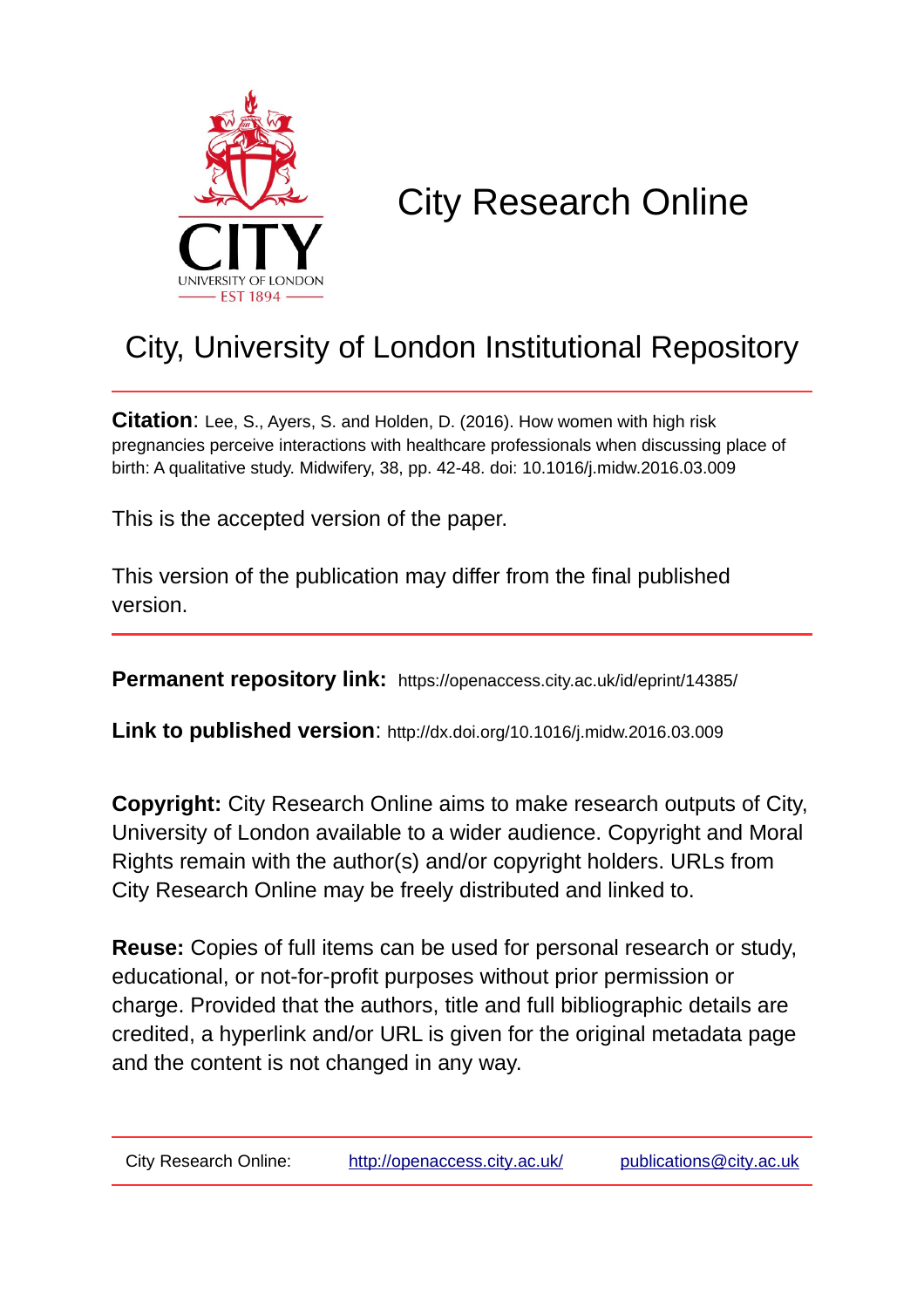#### **Introduction**

Where to give birth is one of the key decisions women face during pregnancy. Homebirth is widely recognised as a safe option for women with low risk pregnancies (Birthplace in England Collaborative Group 2011) but some women with risks associated with their pregnancies also choose to give birth at home, even though this is associated with an increased risk of adverse perinatal outcomes (Hollowell et al 2011). Reasons women choose for giving birth at home include previous negative experiences in hospital, organisational factors affecting the type of care provided, and perceptions of the care, healthcare professionals and locations available (McCourt et al 2011).

Women with pregnancy-associated risks who plan to give birth at home may face potentially difficult discussions with the professionals involved in their maternity care as their plans are likely to go against the recommended advice. There is no consensus in the wider literature on the definition of high risk pregnancy (ref removed for blind review), however guidelines from the National Institute for Health and Care Excellence, which inform much of healthcare practice in the UK, provide parameters for straightforward pregnancy and labour (NICE 2008; NICE 2014). It is usual practice in the UK for women with straightforward pregnancies to receive only midwifery-led care during pregnancy and childbirth and for women with pregnancy complications to received shared care from obstetricians and midwives (NICE 2008). Thus pregnant women discuss their choice of place of birth with their midwives and, in cases of pregnancies deemed to be at higher risk, with obstetricians as well.

How women perceive communication with healthcare professionals affects their satisfaction with care (Harrison et al 2003). Zandbelt et al (2004) found there was no correlation between professionals' degree of satisfaction following a consultation and how satisfied patients reported feeling. Professionals may also be poor at predicting which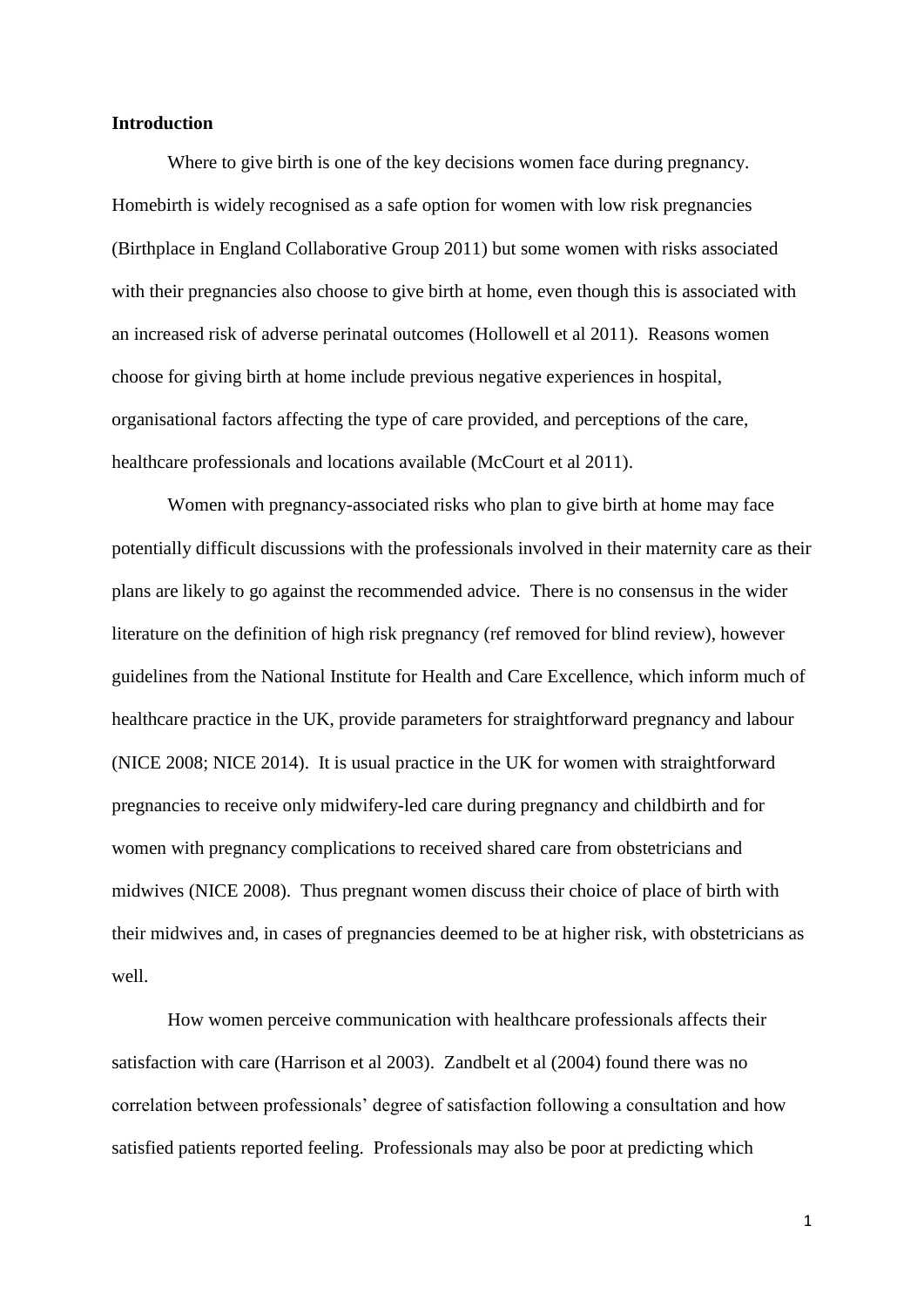patients are satisfied with care (McKinstry et al 2006). A positive experience of communication increases women's perception of competence in professionals (Pozzo et al 2010). This is important as a negative perception of interactions may lead to a loss of confidence in the service (Sjoblom et al 2012). Research into women's experiences of communication regarding planned place of birth is therefore relevant to any professionals involved in the provision of their care.

Professionals' views regarding the most appropriate place to give birth may differ from those of women. Sjoblom et al (2012) found women planning homebirths could be met with intimidating and emotional arguments to try to change their minds. Women believed professionals perceived the birth process as fraught with risk, whereas they found it an empowering process and focussed on the positive potential. Healthcare professionals may believe homebirth to be more risky than it actually is (Cheyney 2009). There may be differences between professional groups regarding women's care (Kruske et al 2013).

Research suggests there is little association between the risk perception of healthcare professionals and that of pregnant women (ref removed for blind review – study by authors). Perceptions of risk are constructed from meanings and impressions formed over the course of time (Coxon et al 2014) and are highly individual. However, within healthcare settings, the definition of risk becomes linked to power dynamics within relationships so that professionals' definitions and assessments of risk are prioritised and regarded as more authoritative and objective than those of patients (Lupton 1999). Pregnant women who do not follow advice from healthcare professionals may therefore be regarded as exacerbating their degree of risk and so face censure (Lupton 1993).

Women are concerned about the wellbeing of their babies and will do what they believe best to promote a healthy outcome for their pregnancy. This may not include following all recommended medical advice (Corbin 1987) including advice concerning place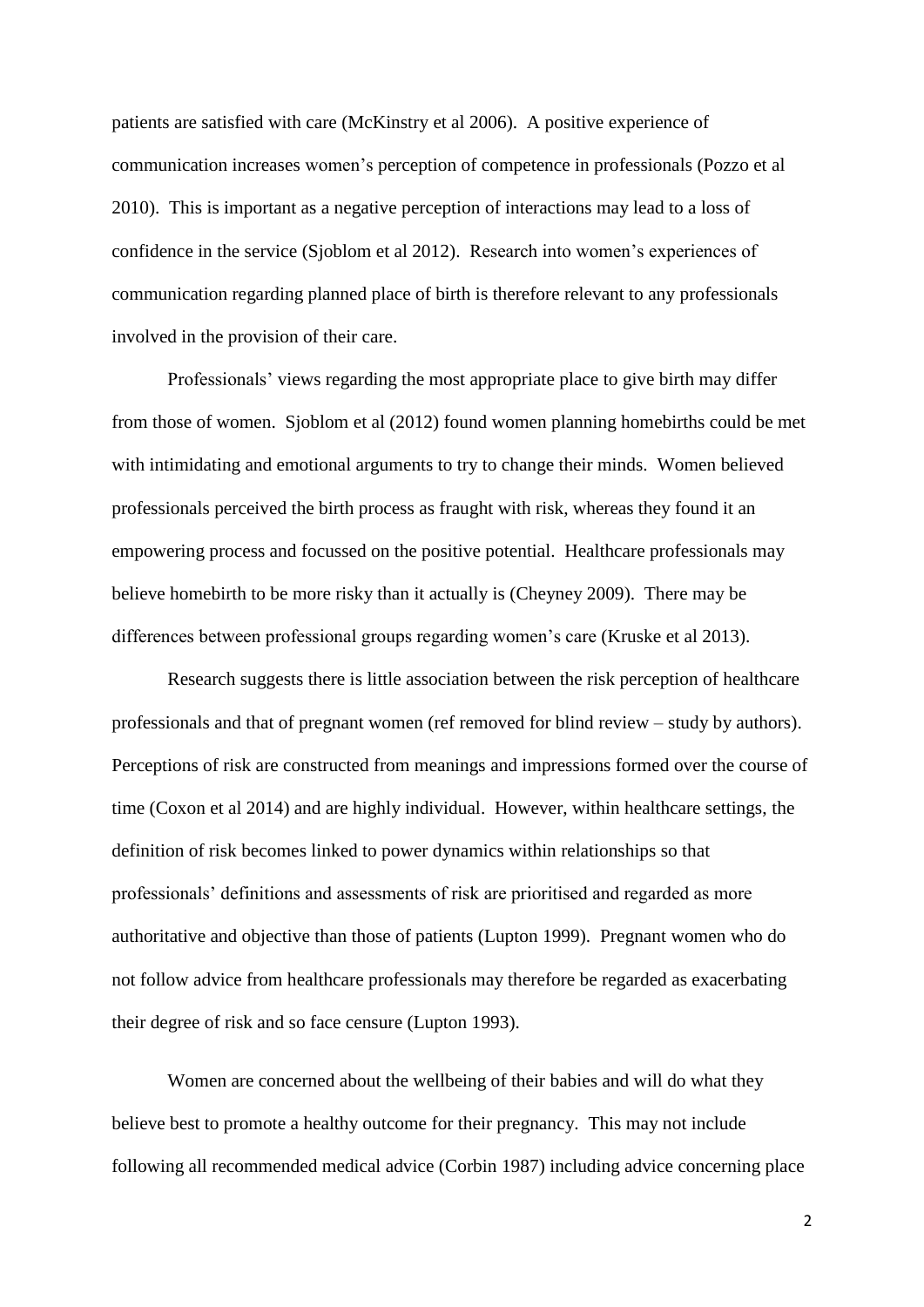of birth. Some women, including those with risks associated with their pregnancies, may perceive a hospital environment as increasing risk (Jackson et al 2012). Women actively interpret advice from professionals rather than accepting it at face value (Browner and Press 1996). It is therefore important to establish how women regard the advice they are given and the factors which influence their response to it.

This paper forms part of a larger study exploring risk perception and decision making processes in women with risks associated with their pregnancies regarding their planned place of birth. The aim of this paper is to investigate women's perceptions of their interactions with obstetricians and midwives in discussions regarding place of birth and pregnancy associated risks. Many social, cultural and individual considerations will influence where women choose to give birth and advice from professionals is only one potentially influencing factor. Understanding how women view these interactions is significant however for professionals to communicate in ways women find sensitive and respectful and work together with women to facilitate decisions about their healthcare (Levy 1999).

For the purposes of this study, the definition for high risk pregnancy was taken as women with obstetric or medical conditions which could affect the pregnancy and required referral to an obstetrician. Half the women in the study were planning to give birth in hospital and half were planning to give birth at home despite medical advice to the contrary. The intention was to consider differences and similarities between the groups and examine if perception of interaction with professionals relates to choice of place of birth.

#### **Methods**

#### *Study design and population*

This was a qualitative study using semi-structured interviews to examine risk perception and decision making processes in women with risks associated with their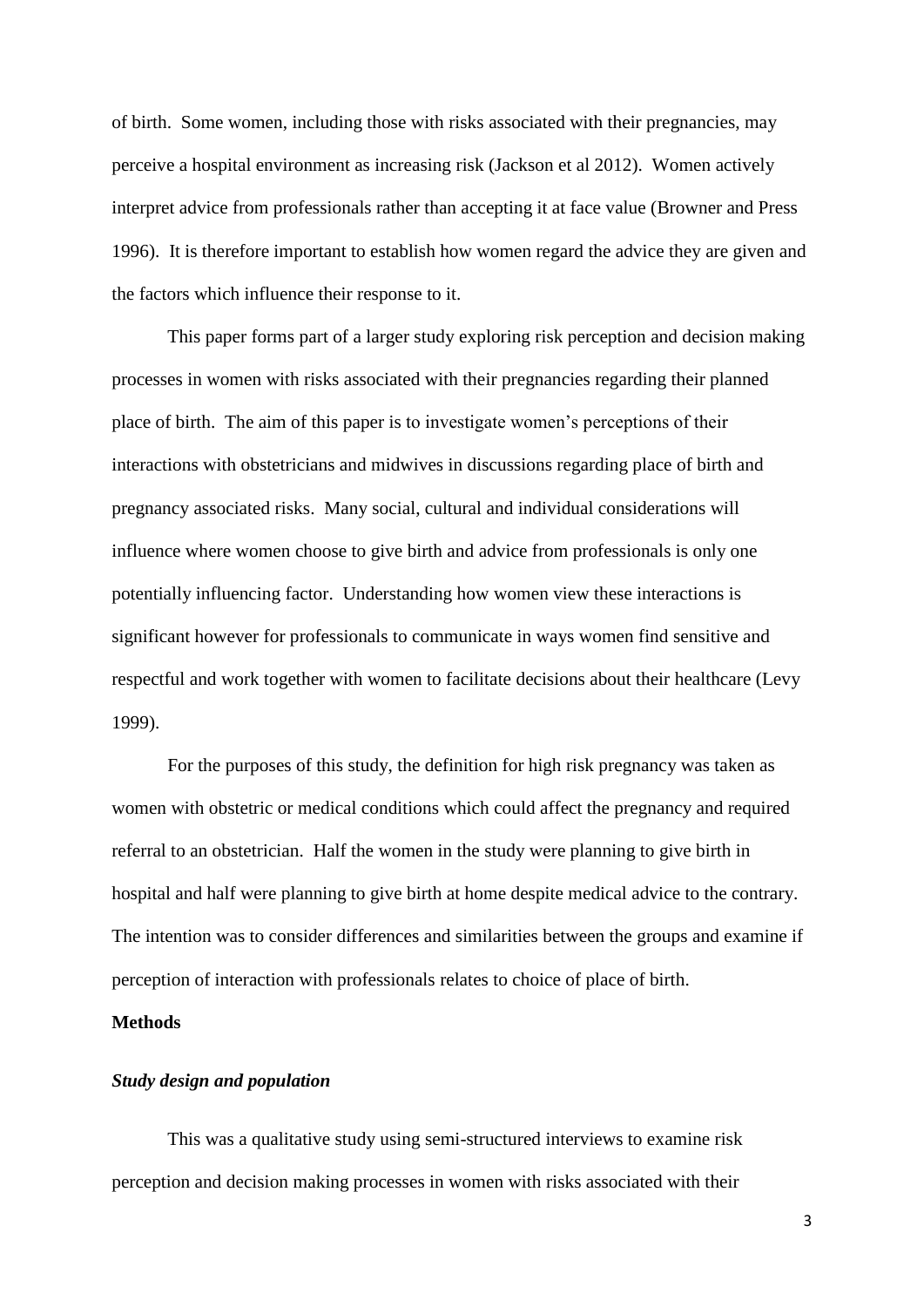pregnancies who were booked to give birth at home or in hospital. The interview schedule consisted of open-ended questions to explore (i) how women perceived the risks they were facing in pregnancy and (ii) their experiences of discussing their planned place of birth with healthcare professionals and other people. The interviewer also had the freedom to follow lines of enquiry introduced by participants. This paper reports the analysis and results of women's perceptions of interactions with professionals during pregnancies with associated risks (See Table 2 for interview questions concerning this topic). Other aspects of the study are reported elsewhere (reference removed for blind review). The aim of the study was to explore women's perceptions of communication with midwives and obstetricians and present and analyse their descriptions of their experiences.

Ethics approval for the study was obtained from the (removed for blind review) Research Ethics Committee.

The study was conducted in the United Kingdom and women were recruited via the maternity department of a National Health Service hospital which conducts approximately 3500 births a year. The department is broadly supportive of homebirths and the area has a homebirth rate higher than the national average. The department offers antenatal care to women according to National Institute for Health and Care Excellence guidelines so most women with pregnancies complicated by medical or obstetric conditions receive multidisciplinary care from obstetricians and midwives. The exception to this is women with up to two previous straightforward caesarean sections, who will only receive midwifery care in the absence of any other complications. In addition, women planning homebirths against medical advice will see a Supervisor of Midwives to discuss their plans. The aim of this appointment is to explore the reason for their choices and develop a plan of care for the births. The department does not operate a system of case-loading midwifery.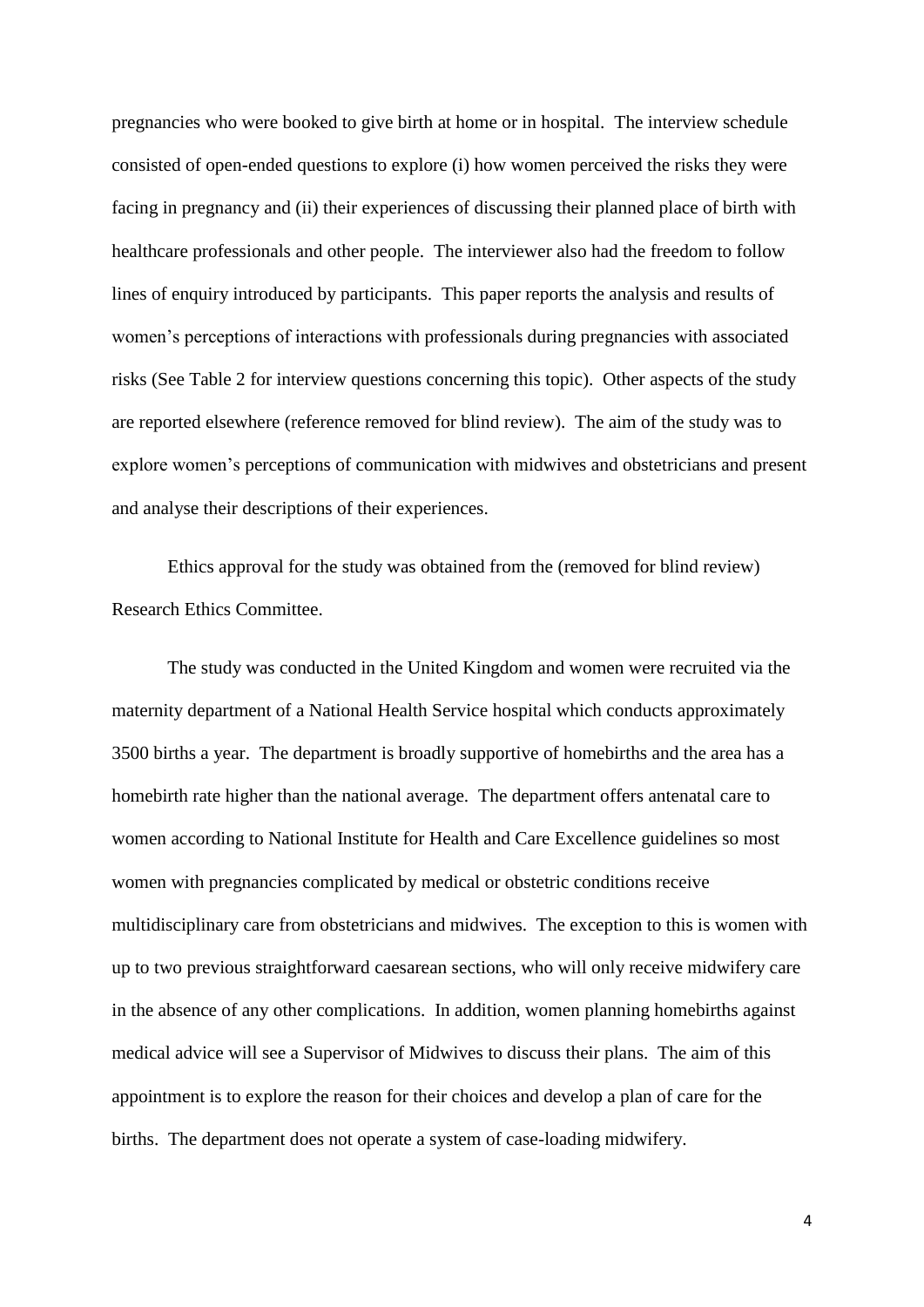Women were eligible to participate if they were pregnant and had a medical or obstetric condition which meant their pregnancy was at higher risk and would therefore be advised against homebirth. Conditions defined as presenting risks included any that could potentially have an impact on the pregnancy and required referral to an obstetrician. Details of participants' medical and obstetric conditions are shown in Table 1 along with demographic data. Conditions of women varied across the groups but all meant women would be medically contraindicated for homebirths. Medical conditions and parity were not matched across the groups as qualitative research reports specific, detailed interpretations of participant's experiences rather than providing generalisable comparisons (Green et al 2014).

Information about the study was available in the antenatal clinic and women were also given information by obstetricians and midwives. Purposive sampling was used to recruit women planning to give birth at home. All potential participants were initially told about the study by their obstetrician or midwife when discussing their birth choices. Women planning to give birth in hospital, who were part of a larger population, were recruited randomly during antenatal clinics and were approached directly by the first author. Written consent to participate was obtained from all women.

Seventeen women planning hospital births and 14 women planning homebirths were approached to participate in the study. Thirteen women from each group agreed to participate. Ten of the women planning homebirths and eleven of the women planning hospital births had seen a midwife and an obstetrician in this pregnancy and two of the remaining women planning homebirths and one woman planning a hospital birth had seen an obstetrician in a previous pregnancy. Women were recruited after 30 weeks of pregnancy to ensure they had had some time to potentially consider their birth location. Interviews took place after 32 weeks of pregnancy and following discussions about place of birth with midwives and obstetricians. Following these discussions, the women were aware the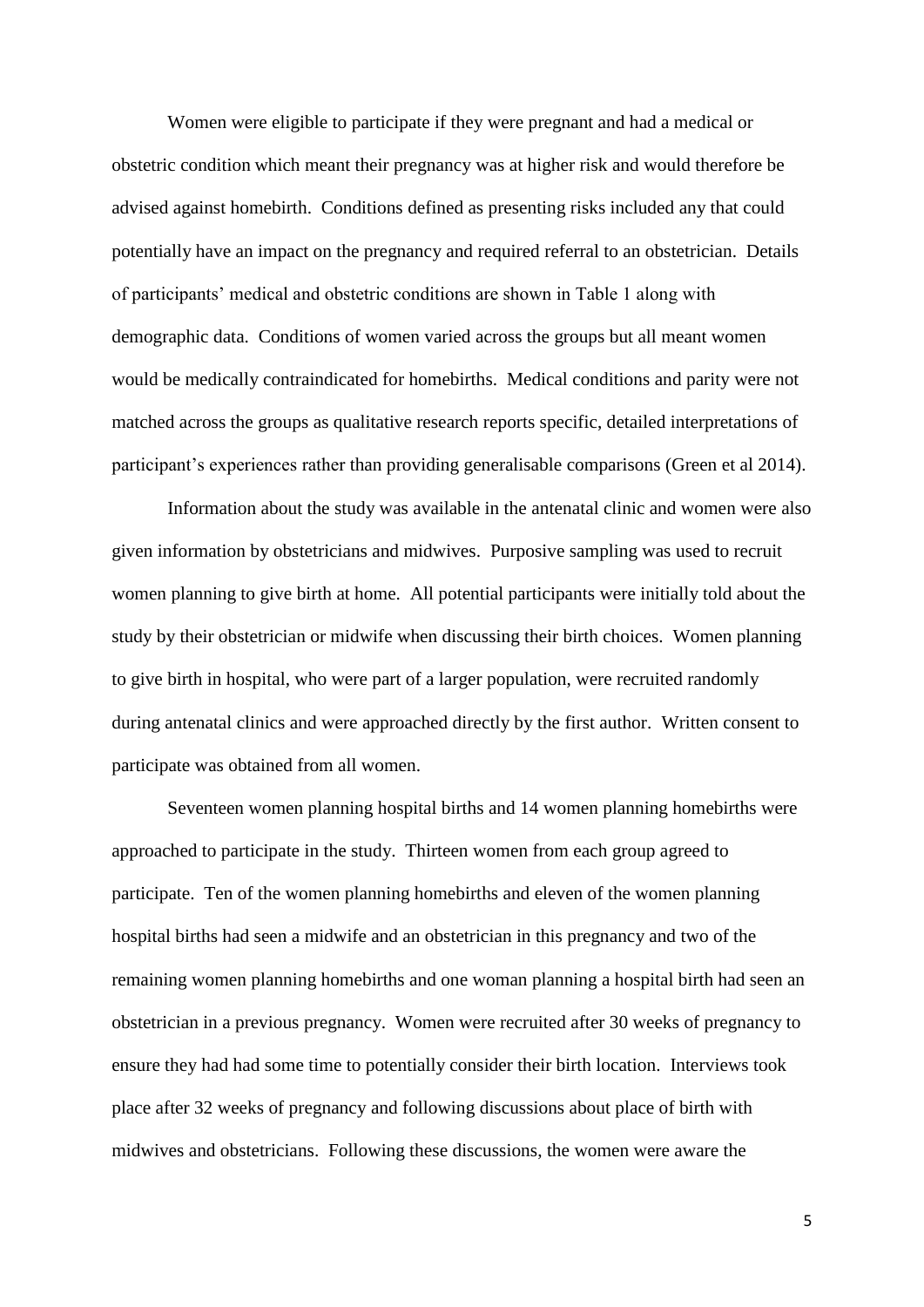healthcare professionals would recommend they gave birth in hospital. Interviews were conducted in locations chosen by participants.

Interviews were carried out by the first author, an experienced midwife, under the supervision of the second author, a psychologist with experience of perinatal research. Women were aware the interviewer was connected with the hospital but were reassured about confidentiality. The study team was aware the interviewer's status as a midwife could influence the research and a process of reflexivity was undertaken to mitigate this (Lambert et al 2010). The interviewer reflected on her role both before and after interviews and the team held regular discussions on the potential impact of her values, perceptions and identity as a midwife on the interview process. Participants were encouraged to be open regarding their thoughts and feelings about their healthcare. The interviewer was not involved in the participants' healthcare. Interviews took place between April 2012 and November 2013. *Data analysis* 

Inductive systematic thematic analysis was used to analyse the transcripts. This is a systematic, data-driven approach to identifying, describing and organising themes and patterns within data and facilitates an in-depth exploration and understanding of it (Boyatzis 1998). This can be valuable for ensuring vivid descriptiveness in an exploratory study where participants may introduce new lines of enquiry (Burns 1989). The recorded interviews were transcribed with all identifying data removed. The transcripts were read several times to ensure familiarity with the data. Initial codes arising from the data were identified. These were refined and organised into potential themes. Initial codes included positive and negative experiences of communication with professionals and experiences of different communication styles between obstetricians and midwives. These eventually became the theme 'women's experiences of communication about risks in pregnancy'. The codes concerning ideas about how midwives and obstetricians perceive birth became the theme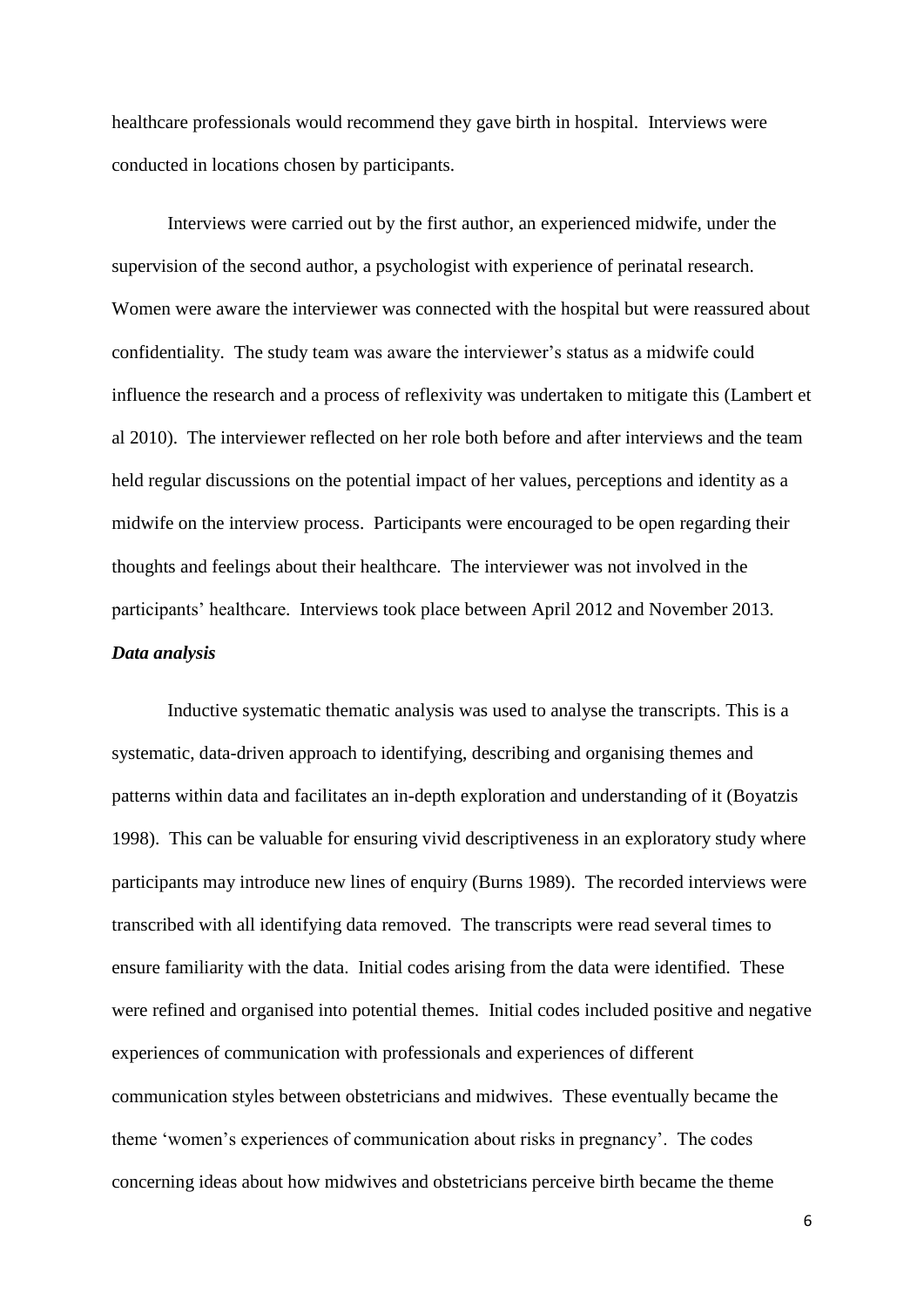'women's perceptions of professionals' beliefs about birth'. Codes related to overall faith in healthcare professionals and specifically midwives and obstetricians were amalgamated into the theme 'women's trust in professionals'. The theme 'women's attitude to professionals' advice' contains codes concerning the extent to which participants followed, personalised or rejected advice from midwives and obstetricians. The themes were reviewed in relation to the codes and the original data and finally were named and defined. NVivo 10 was used to organise the data.

Steps taken to ensure the method was rigorous and transparent included discussion between the study team of each stage of the process to ensure there was consensus regarding the themes and their supporting data. Inter-rater reliability was checked across themes to maintain quality in the coding process. Agreement was high (mean agreement was 97.6%, Kappa.97). Regular review of themes in relation to the original data ensured theoretical connectedness and an auditable process (Burns 1989). Heuristic relevance was preserved by relating findings to the existing literature in the field and to healthcare practice.

#### **Findings**

Four similar themes arose in both groups of women concerning perception of interactions with professionals. These were: women's experiences of communication about risks in pregnancy; women's perceptions of professionals' beliefs about birth; women's trust in professionals; and women's attitude to professionals' advice. Similarities or differences between the groups are discussed within each theme. Direct quotes supporting the themes are provided in italics, coded (Home1-13 and Hospital1-13) to maintain confidentiality.

#### *Women's experiences of communication about risks in pregnancy*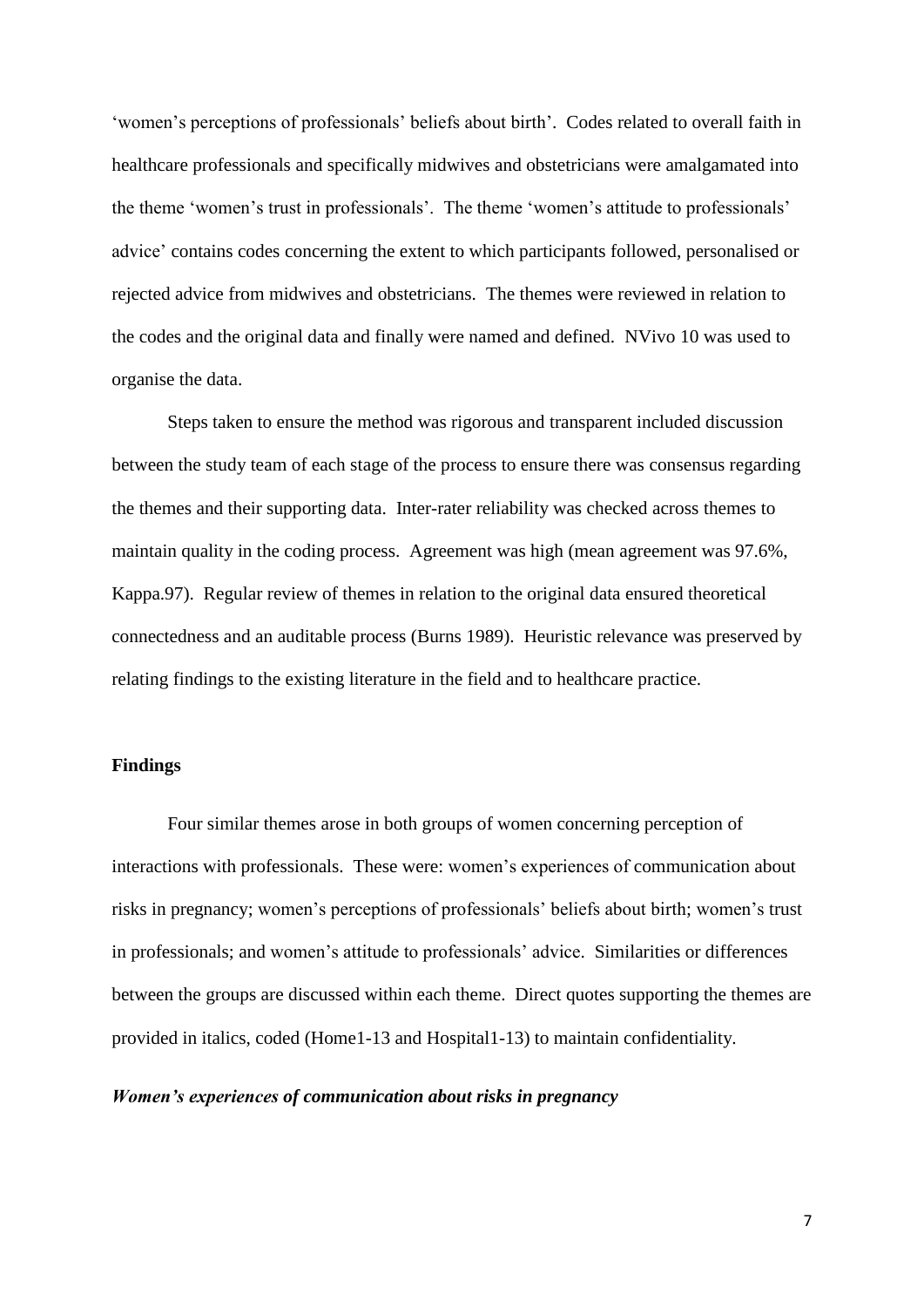Women from both groups reported positive experiences with obstetricians and midwives. All the women appreciated professionals who acknowledged their concerns: *"they listen to you which I think is the main thing"* (Home13). Information giving was valued: *"if there was something I needed to know she would explain it and she would really try and give as much as she could"* (Hospital8) especially when the information did not appear to be biased: *"she explained all the facts and it was great in that I didn't feel any pressure either way"* (Hospital4).

Women from both groups also mentioned negative experiences. These included conversations when professionals personalised the discussion with comments like *"'if it was my wife she'd be having a c-section'"* (Home4). Feeling patronised was also a negative experience: *"when you try and talk to the doctors about some of the papers that I've read… you get dismissed… it's like I'm not capable of reading an academic paper"* (Hospital5).

Women planning homebirths reported feeling positively towards professionals who appreciated the care that had gone into their decisions: *"I wasn't a ten year old just doing a foolish thing but somebody who had understood the risks"* (Home11). Women planning homebirths also reported negative experiences with professionals who were perceived as exerting pressure to get them to change their minds through guilt or fear. They described being made to feel as though: *"you're being irresponsible and you're not thinking about the health of your baby or yourself"* (Home6).

Although women reported negative experiences with midwives and obstetricians, they generally spoke more positively of communication with midwives. This could be due to the approach taken to women: *"midwives just seem to be a lot more human about the whole thing… whereas doctors are very doctorly about things and you're just another patient*" (Home10), "*[the midwife] had that kind of empathy that I didn't find in the consultants"*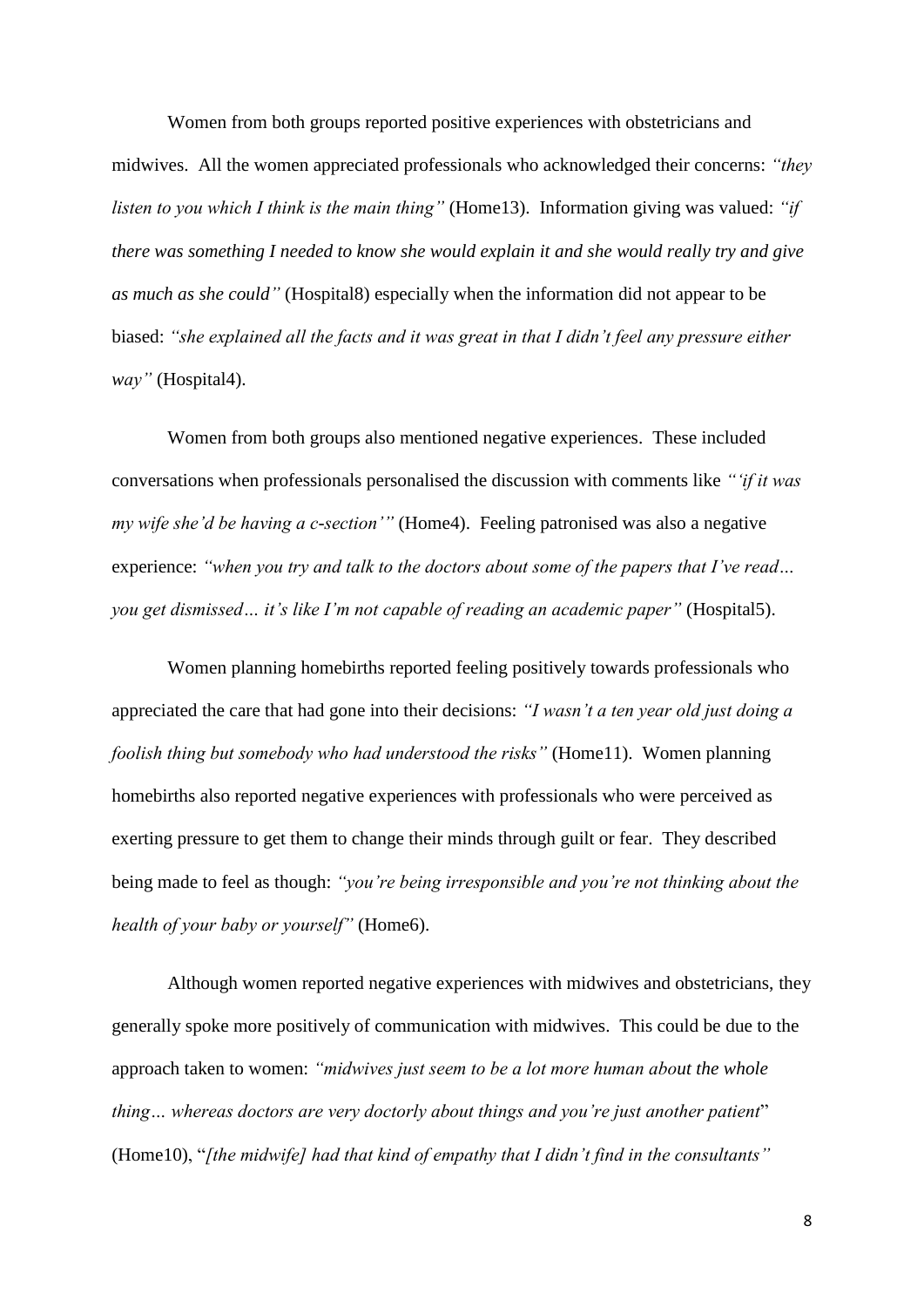(Home13); or in the language used: *"I asked the nurse 'what did he say?' and she sort of explained it to me"* (Hospital10).

#### *Women's perceptions of professionals' beliefs about birth*

Women planning homebirths referred to obstetricians' perceptions of birth more frequently than women planning hospital births, and generally in a negative light. Obstetricians were believed to perceive birth as a risky process best managed with a medicalised approach: *"it's all a bit too risky and therefore they're not brave enough to look outside of that"* (Home3), *"[obstetricians] treat you like there is something wrong with you… they treat women like patients"* (Home10). This medicalised approach was seen as being at the expense of the woman's experience of the birth process and to reflect a balance of power: *"they are still doing the thing of delivering the baby [rather] than assisting the women to deliver the baby*" (Home11). Obstetricians were also believed to use caesareans for their own convenience: *"I honestly think it's easier for them it's scheduled, you can go in... it'll suit them…, you know, they've got a nice little schedule"* (Home2).

Women planning homebirths also made more reference to midwives' perceptions of birth. Midwives were seen as having greater faith in the natural birth process: *"with the midwives there's more of an understanding, more respect around the mother's intuition; the knowledge and the wisdom and the faith in the body to do what it needs to do"* (Home6). This approach was perceived as benefitting the woman: *"I just feel a lot more empowered by midwives cos they sort of trust you and trust your body"* (Home10). Women believed midwives perceived their role differently from obstetricians: *"[obstetricians] see themselves as delivering the baby more than the midwives, while the midwives maybe have the idea of helping the woman"* (Home11).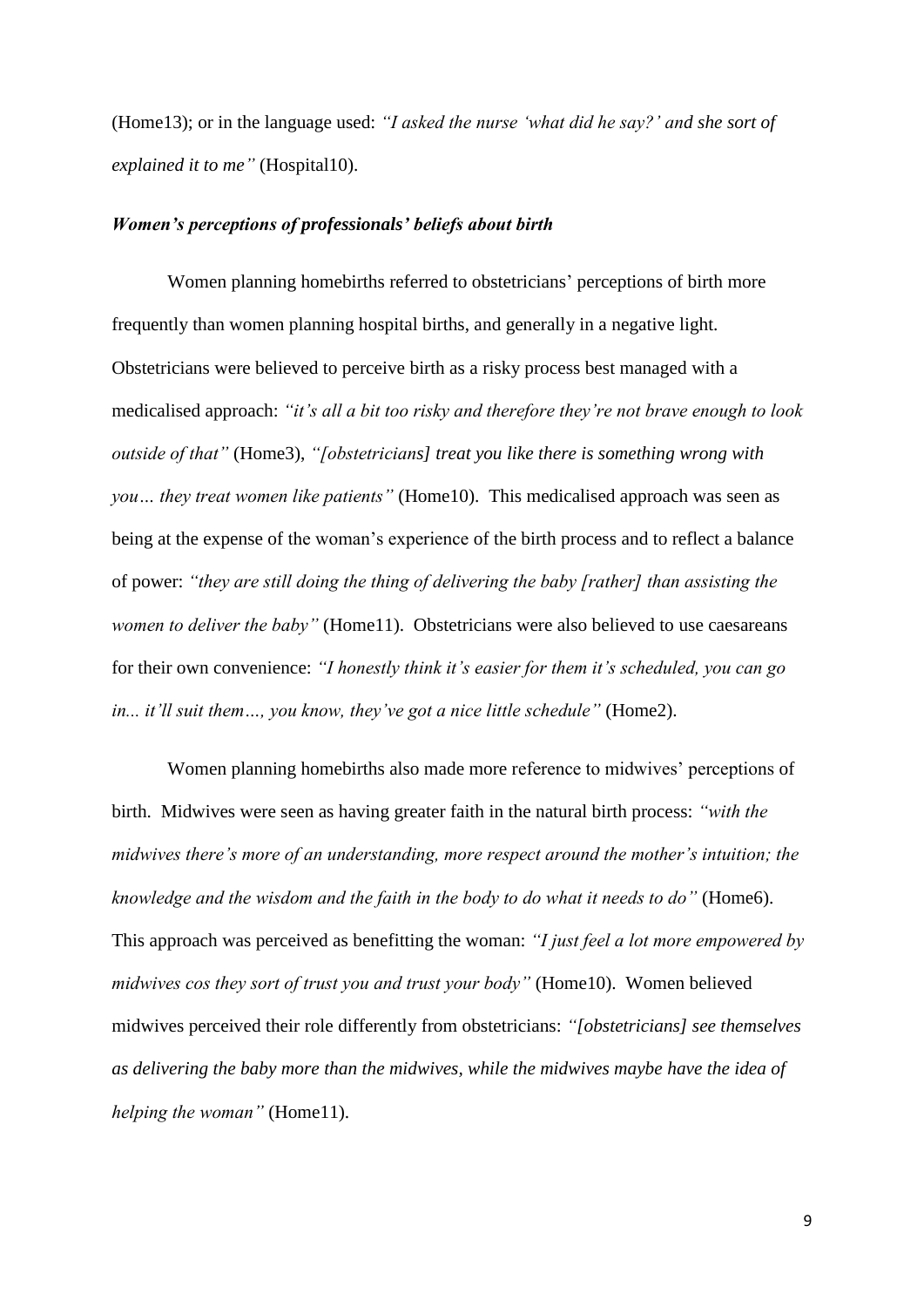Women planning homebirths also mentioned fear of litigation as an influence on obstetricians' practice. The effect of this was perceived to be professional defensiveness resulting in unwillingness to support women's choices: *"it really feels like everybody's very worried about something coming back and biting them on the bum… that kind of fear is not conducive in itself for labouring and stuff"* (Home12).

#### *Women's trust in professionals*

Women planning to give birth at home often described a lack of trust in doctors: *"I think they're useless, most of them… they don't say anything that I don't know"* (Home13). These women often preferred to rely on alternative forms of healthcare: *"I think it's possible to be your own GP… I've self-diagnosed issues before and resolved my symptoms naturally through self-diagnosis"* (Home12).

Women planning homebirths frequently spoke of the trust they had in midwives. This enabled them to feel confident in the choice of a homebirth: *"I'm safer in that respect of having more consistency and more regular and more present care from a midwife who's experienced"* (Home6). They trusted midwives to monitor their wellbeing in labour: *"any midwife that comes out will be very much looking out for any problems"* (Home4), and to be able to remedy problems: *"I know that there's quite a few things that the midwives can do there and then without needing the equipment that is at the hospital* " (Home11).

In comparison, women planning hospital births more often referred to trusting the whole range of healthcare professionals: *"I think just having the reassurance like I mentioned before of having the professional people at hand. They've either had a baby themself or have delivered hundreds of babies... I just feel for myself I'm in the best hands"* (Hospital1). Professionals were seen as competent: *"I think I'd feel safe in the knowledge that if things started going a bit wrong they would know what to do"* (Hospital11); and well-motivated: *"I*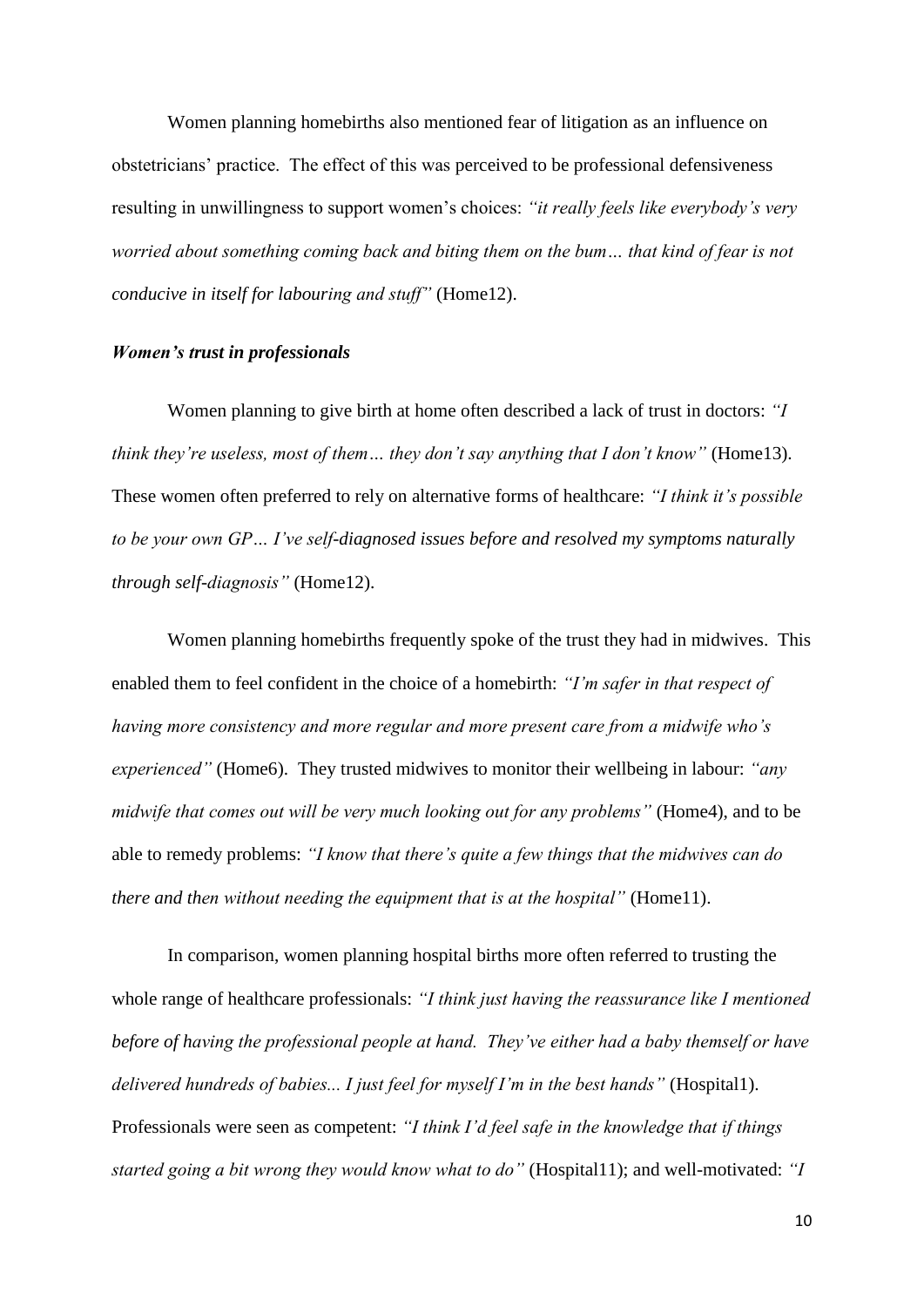*trust the medical profession and I trust that they want the best for me*" (Hospital2). This trust was seen as warranted by professionals' expertise: *"They know best. They've done years of research and becoming a doctor. I've got no reason not to trust them"* (Hospital3). Among women who had given birth before, this trust was based on previous contact with midwives and obstetricians. Among primigravid women it stemmed from a more general faith in healthcare professionals.

Women planning hospital births spoke highly of midwives: *"these nice women are calm and they've been through it lots of times, which is exactly what you need"* (Hospital10), but they also felt there were limits to what midwives could do in emergency situations outside the hospital: *"it's within the limits of what a midwife can do and what people can do in your own home"* (Hospital7).

#### *Women's attitude to professionals' advice*

Women planning to give birth in hospital were generally willing to follow professionals' advice regarding their place of birth and in other aspects of their care. They mentioned having only brief discussions regarding place of birth: *"In the protocol obviously it says that if you're having twins then you should give birth in the hospital and I didn't really question that"* (Hospital5). They accepted their medical conditions would lead to hospital births: *"my expectations around birth and labour were very much driven by the medical profession… I hadn't gone through this huge thought process, decision making process, about the birth. And actually that's fine with me*" (Hospital2). Women regarded accepting professionals' advice as a means to achieving a healthy baby: *"[obstetricians should] do whatever you've got to do just to get her out, just to make sure she's safe"* (Hospital8).

Women planning homebirths more frequently described rejecting or adapting advice from professionals beyond that regarding place of birth. They questioned the blanket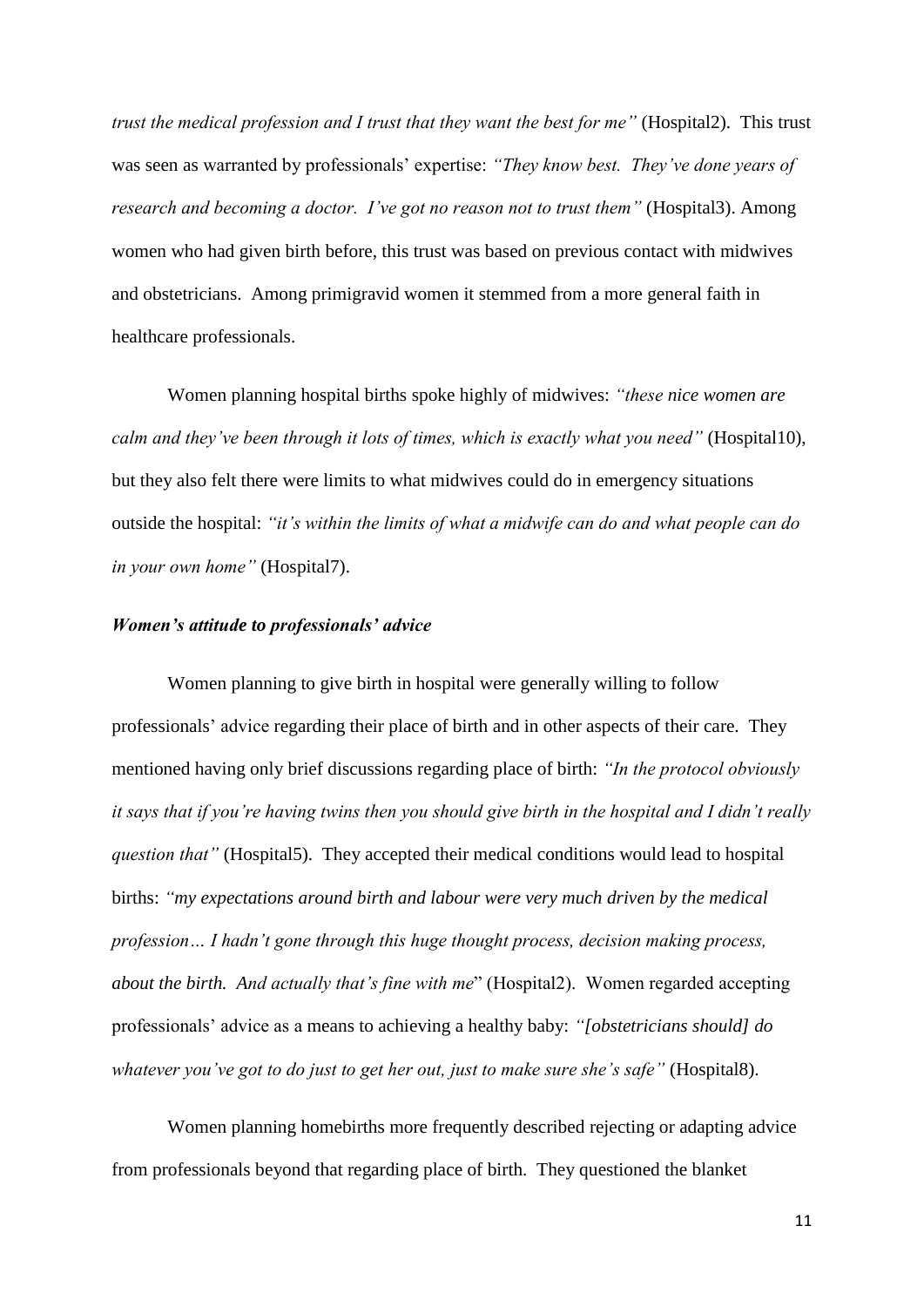application of hospital policies and pointed out the need to consider individual circumstances: *"these scales are based on white Caucasians of which I don't fit in, it might be that just my body reacts a bit differently than what this majority of people's tests have shown"* (Home8). They preferred to trust their instincts regarding their wellbeing if it contradicted advice: *"she said that I was bleeding too much, but I didn't feel that I was bleeding too much; and I was right, I was fine"* (Home1). When they did accept advice it was because it was perceived to be in their best interests rather than part of routine care: *"I've never said no but if there's a reason, if there is a necessity to do it then I will do it"* (Home2).

Women planning homebirths were willing to accept advice in emergency situations. They did not accept advice that they should give birth in hospital but if problems arose at home, they were willing to be transferred there: *"should we need to go into hospital, then we're not gonna argue, we're just gonna go with whatever needs to be done"* (Home8).

#### **Discussion**

The aim of this study was to examine women's perceptions of their interactions with midwives and obstetricians during pregnancies with associated risks in the context of where they were planning to give birth. It identified four themes: women's experiences of communication about risks in pregnancy; women's perceptions of professionals' beliefs about birth; women's trust in professionals; and women's attitude to professionals' advice. The study provides a rich insight into how women perceive interactions. It shows there are similarities and differences in attitude toward healthcare professionals between women who plan home and hospital births.

The study showed women from both groups described positive and negative experiences during interactions with both midwives and obstetricians. Women planning homebirths more frequently expressed the belief that obstetricians perceive birth as fraught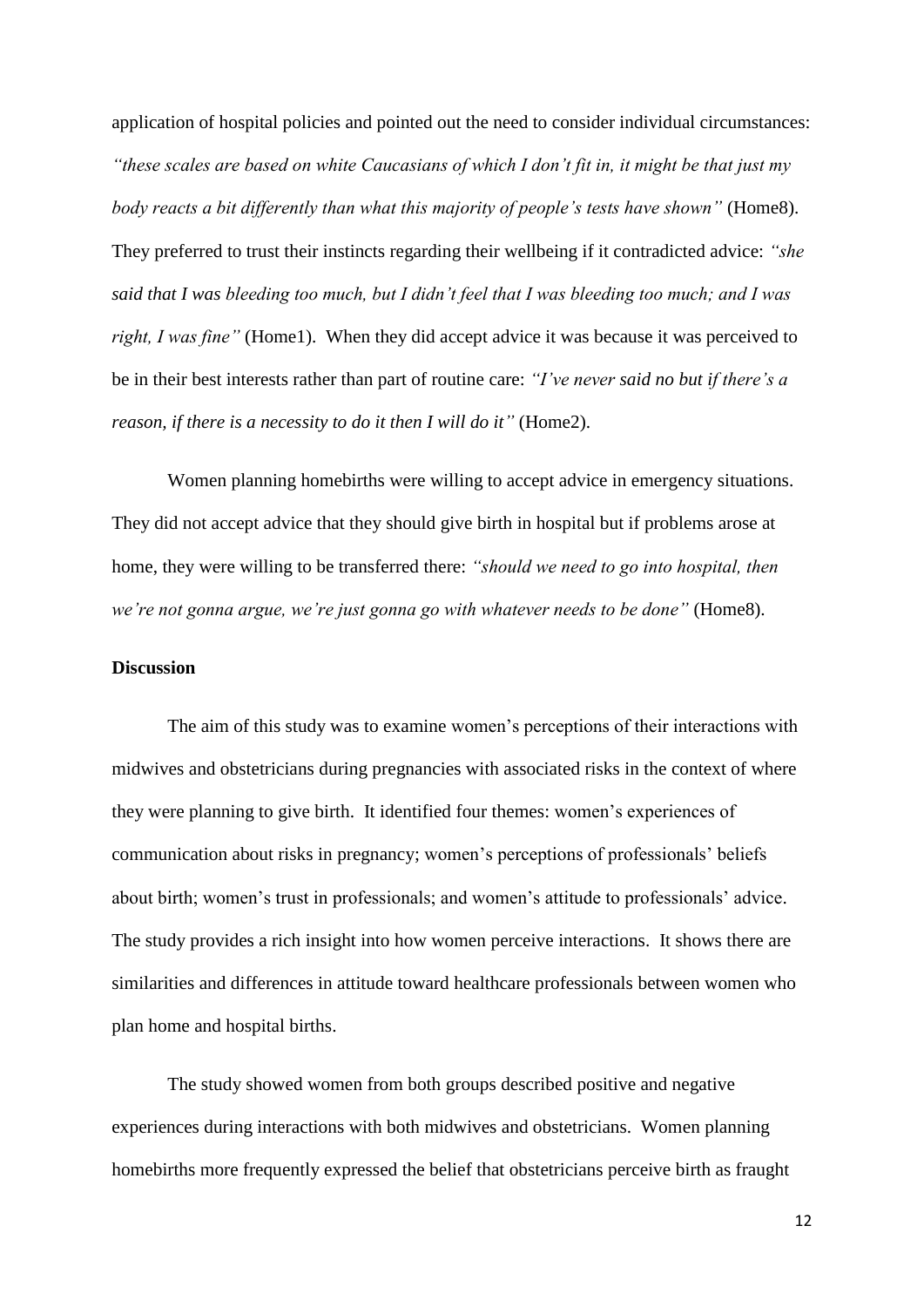with risk whereas midwives have more faith in the natural birth process. They also more often questioned the applicability of advice to their personal circumstances and were more inclined to trust their own instincts when these contradicted professional advice. Women planning hospital births were more likely to express trust in obstetricians whereas women planning homebirths expressed more trust in the abilities of midwives. They more commonly followed professionals' advice and were less likely to question the advice. Parity did not appear to affect perception of healthcare professionals for women planning hospital births. The women from this group who had given birth before were generally more willing to trust professionals and regarded hospital care as the most likely source of safety. This suggests women may have an individual philosophy of risk and safety in childbirth already deeply held prior to, and not necessarily influenced by, their own experiences of birth (Regan et al 2013).

Women in the study perceived communication with professionals as positive when they believed their views were acknowledged. Negative experiences of communication included that which was dismissive, intimidating or believed to reflect clinicians' personal biases. This is supported by other research which has found women value professionals' expertise but also want to be acknowledged as experts regarding their particular circumstances (Van de Vusse 1999). If women's views are not acknowledged they are likely to feel frustrated and rejected (Berg and Dahlberg 1998). Women want to feel they are able to exercise a degree of control related to their healthcare and may be more willing to accept recommended medical interventions when this is the case (Van de Vusse 1999). They are also likely to detect latent communication from obstetricians reflecting personal biases if these contradict ostensibly unbiased recommendations (Goodall et al 2009).

Other factors which can affect communication include the extent to which healthcare advice is perceived as personally meaningful. Women are likely to regard communication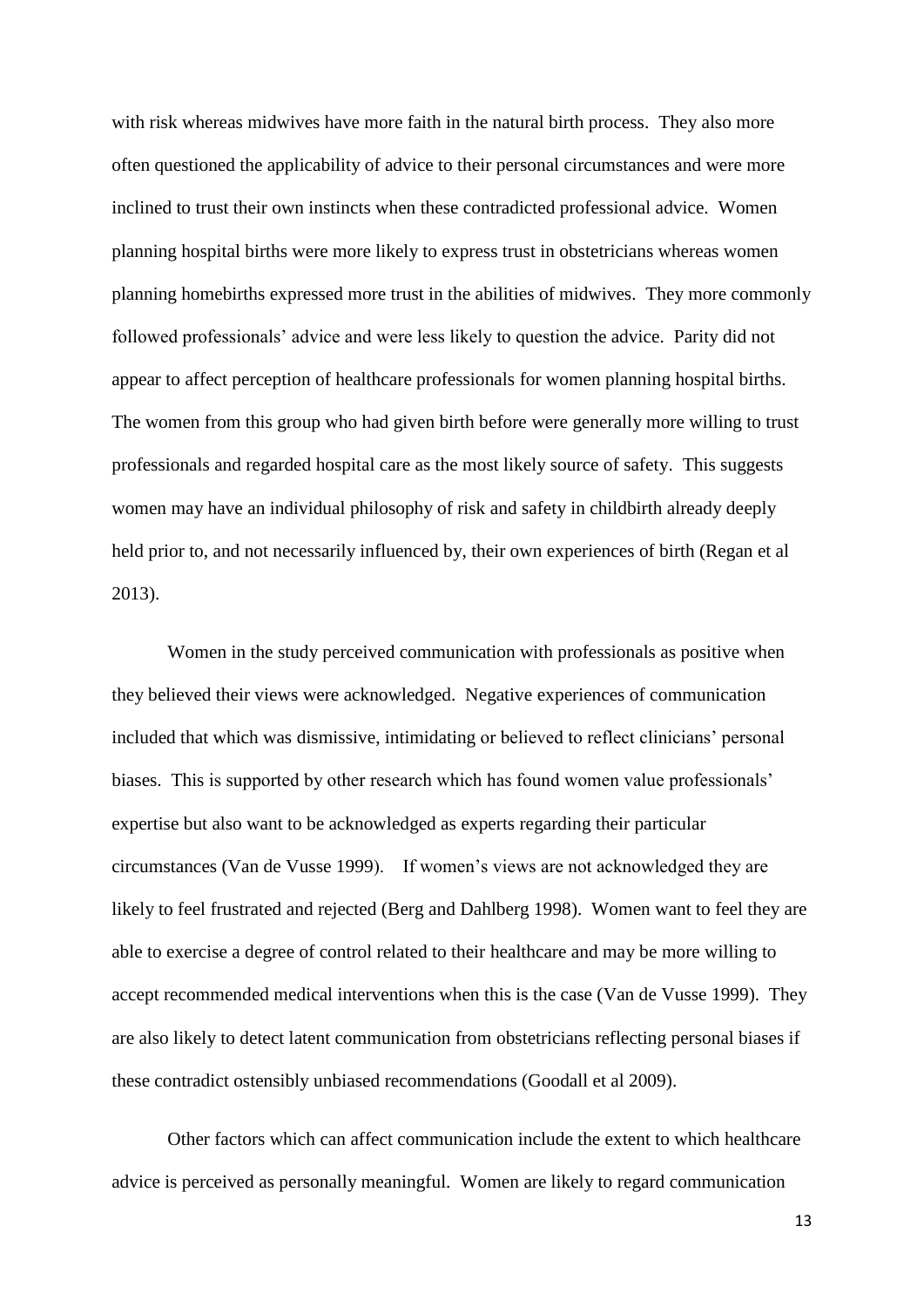which does not take their cultural circumstances into account as irrelevant and so turn to alternative and more personally meaningful sources of information (Greenhalgh et al 2015). Time constraints are also cited as a barrier to improved communication (Pozzo et al 2010). Professionals perceive consultations which address women's psychological as well as physical needs may take longer. However research shows discussions with women by professionals who have received communication training to improve their skills do not take longer (Van Dulmen et al 2001).

Some women in our study perceived differences between interactions with obstetricians and midwives. Women planning homebirths described having more trust in midwives than obstetricians and being more questioning of obstetricians' beliefs about birth. They appeared to have quite fixed ideas about midwives' and obstetricians' approaches to birth. They did however refer to instances of positive communication with obstetricians which suggests holding generally unfavourable stereotypes of a profession do not impair women's ability to recognise and respond to individuals who do not conform to their negative expectations. Other studies have shown that women's perceptions of professionals involved in their maternity care can be altered and the therapeutic relationship strengthened (Van de Vusse 1999). Further research is required to establish what factors influence the degree to which perceptions of midwives and obstetricians is subject to change.

Obstetricians and midwives may have different perceptions of childbirth and their role in regard to women and this may well be communicated during consultations. Kruske et al (2013) found that although obstetricians and midwives believed the final decisions about care should rest with women, midwives agreed with this more strongly. Obstetricians were more likely to believe women's wishes should be overridden in the presence of safety concerns and midwives were more likely to disagree women having more control over decisions about care would compromise safety. Midwives caring for women with risks associated with their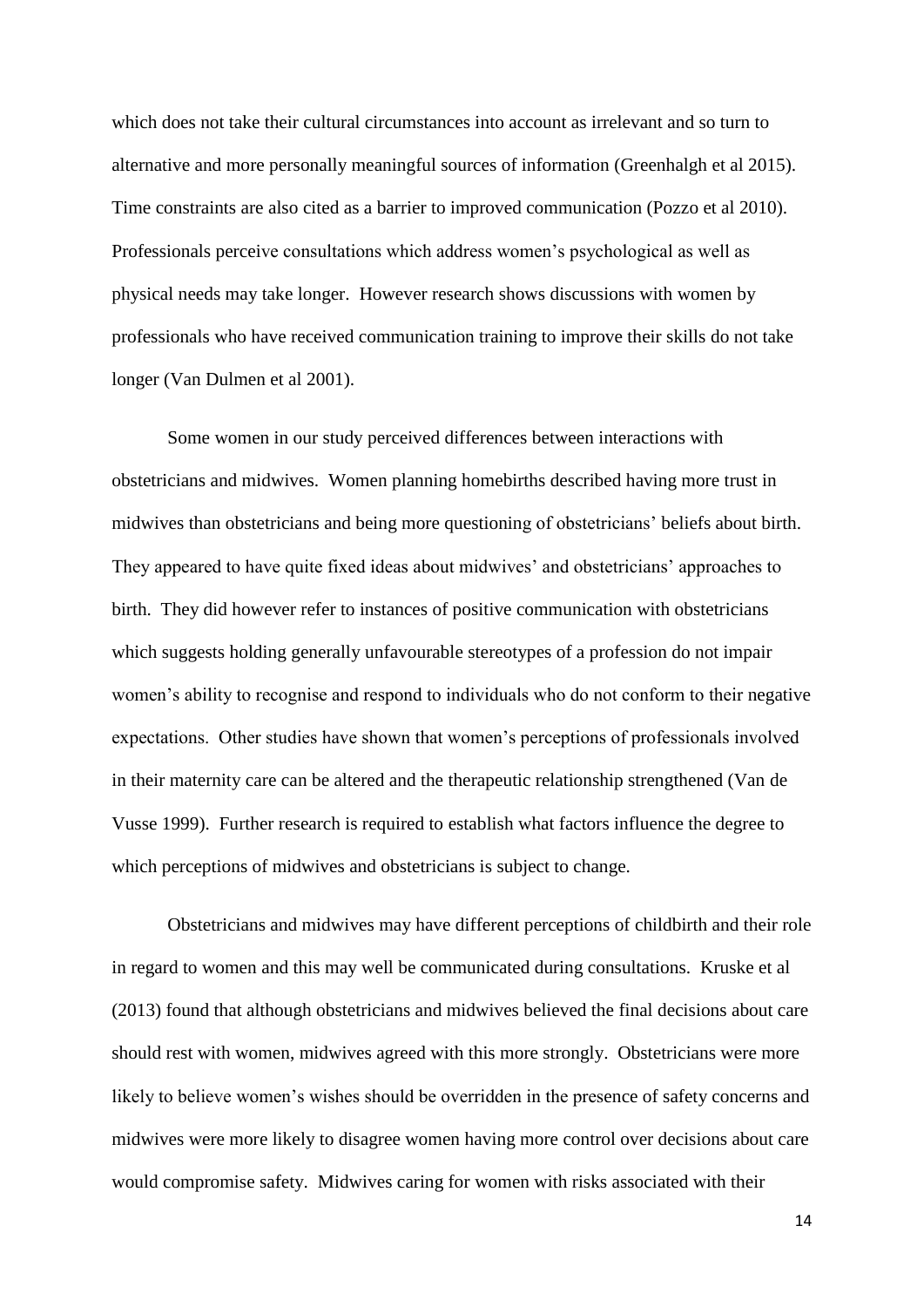pregnancies view their role as preserving as much of the natural birth process as possible for these women and believe this is best achieved through a sustained emotional connection with women (Berg and Dahlberg 2001). This connection includes giving of the self to form an authentic relationship.Midwives have also argued being too focussed on medico-legal risk concerns hampers the process of caregiving (Seibold et al 2010). This contrasts with research into the experiences of other professionals which found obstetricians caring for women with risks associated with their pregnancies may have anxieties around interacting with this group (Pozzo et al 2010). Obstetricians' philosophy of childbirth may also be at odds with that of midwives and pregnant women. Klein et al (2011) found obstetricians are increasingly less likely to believe caesarean section is qualitatively different to vaginal birth, or that vaginal birth can be empowering for women. This difference in philosophy may further hamper communication between obstetricians and women as Zandbelt et al (2004) found doctors expressed higher levels of satisfaction following consultations with patients who preferred to receive less information suggesting doctors may be less comfortable with women who question their care. This medicalised model of birth contrasts sharply with the social model in which professionals advocate for, and work in partnership with, women (Walsh et al 2002).

The study does not suggest that interactions with healthcare professionals had any influence on women's decisions to give birth at home. This may be due to the study design as there are potentially other women who would have chosen homebirth but changed their minds following discussion with healthcare professionals and who were not captured in the group of women choosing hospital births. Interactions with obstetricians and midwives also do not appear to have altered women's preconceived ideas about professionals' beliefs regarding birth. If women maintain deeply entrenched philosophies about childbirth, these may well not alter with only relatively limited contact with professionals with different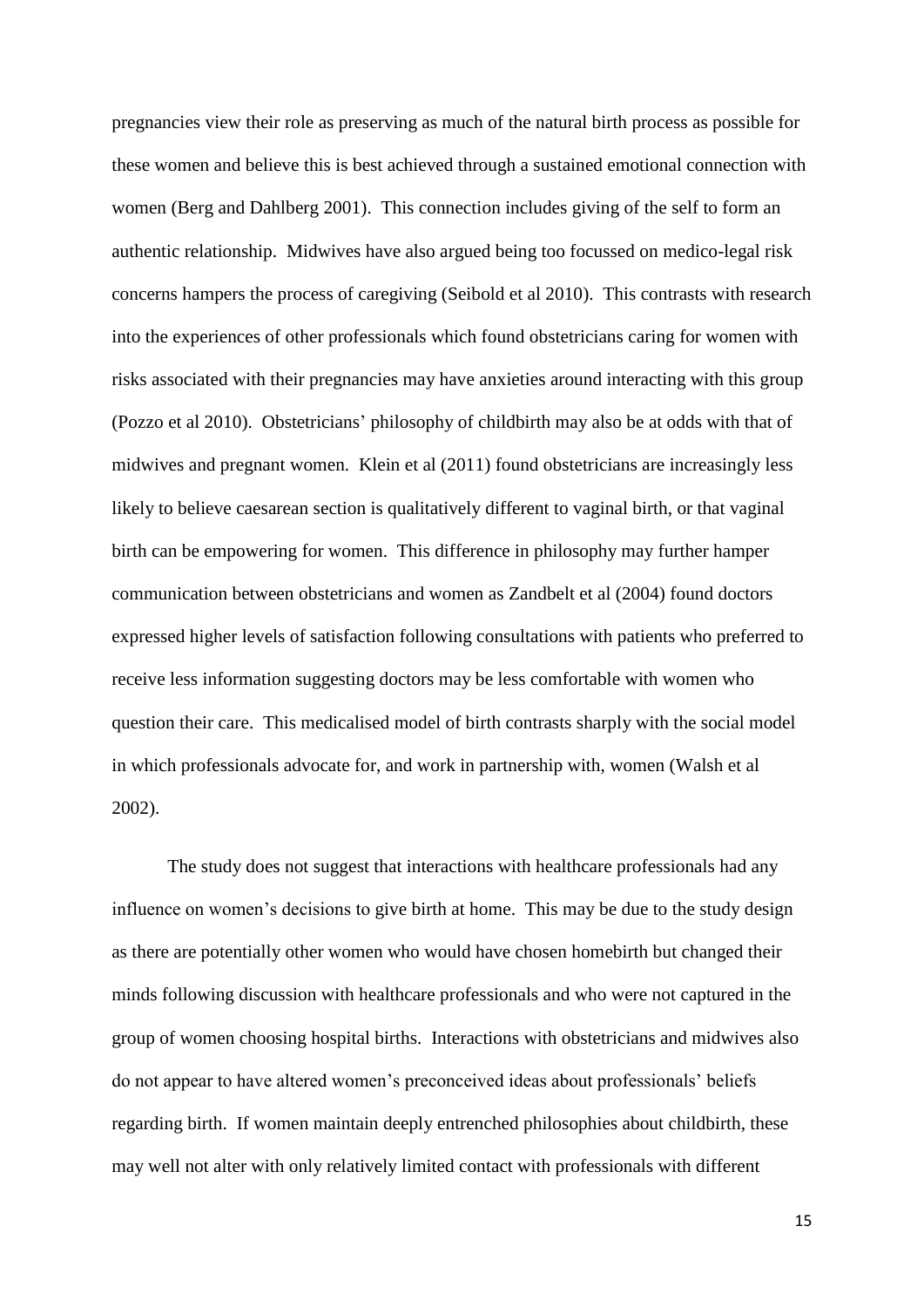views. Women cite many reasons for choosing to give birth at home and, while safety is a consideration, advice from professionals is not described as a direct influence (Ashely et al 2012).

The study does however provide valuable insight into women's perceptions of interactions with midwives and obstetricians and how these could potentially be improved. Women value advice from professionals (Grimes et al 2014) but actively interpret its application to their individual circumstances. Faced with advice perceived as biased or unhelpful they will use a variety of strategies to avoid confrontation but still disregard the advice (Levy 1999). It is therefore an unproductive and inefficient use of time to attempt to engage women in discussions which are not respectful of their feelings and concerns. Women will avoid discussing subjects which they believe will elicit a negative response from professionals and may prefer to lie rather than engage in debate (Lindgren et al 2008). Respectful and sensitive discussion is more likely to elicit a positive, open response. Women expect to be treated as partners in the process of making decisions concerning their care during pregnancy and childbirth and are unlikely to cooperate with professionals they perceive as adversarial in their approach (Van de Vusse 1999).

If healthcare professionals are not able to communicate in ways which elicit a positive response from women, they risk being excluded from women's decision making processes regarding their plans for birth. This may have safety implications for women and babies. If professionals work in partnership with women and foster mutual respect for their knowledge and experience, safety can be enhanced and outcomes improved (Cannella et al 2014).

These findings have implications for professionals discussing place of birth with women. It is important to provide women with evidence based information but attempts to coerce women into certain decisions should be avoided.Behruzi et al (2010) believe it is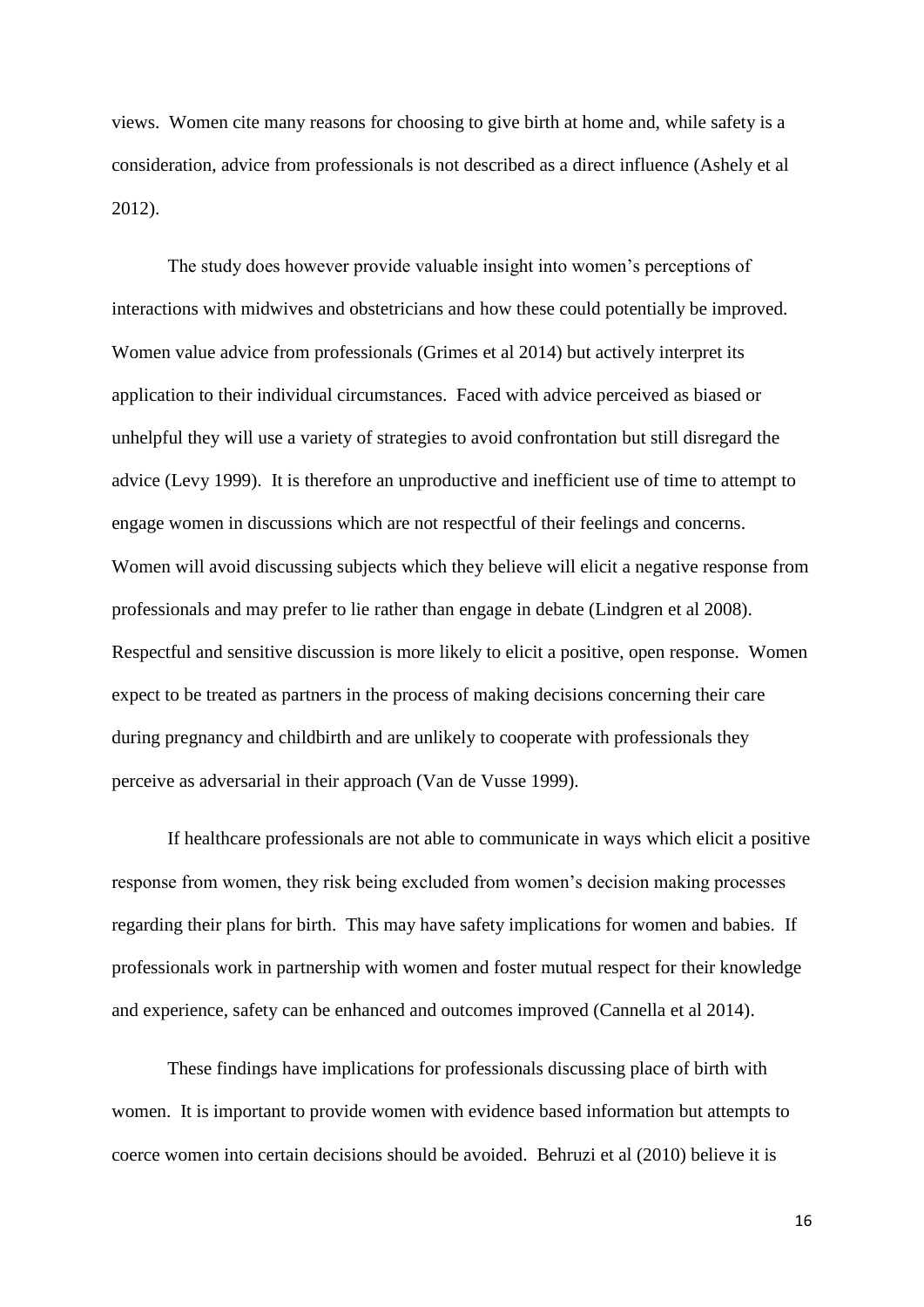possible for high risk birth to be humanised, that is for the feelings, values and autonomy of women to be recognised, within a medicalised setting. If women are given high quality, unbiased advice, they can make robust decisions which suit their circumstances even if these do not agree with professionals' advice or available evidence (Say et al 2011). People often make decisions based on personal heuristic principles rather than professional advice (Tversky et al 1974). However, because these principles are based on a complete knowledge of the person's own circumstances, they may well lead to a successful decision for that person and so should not be discounted as a decision making tool (Gigerenzer 2014). Professionals' perception of risk has typically been seen as more reliable and objective than that of lay people (Chadwick et al 2014) but this view may need to be reconsidered if women with risks associated with their pregnancies are to be considered on equal terms during interactions with healthcare professionals. Healthcare professionals should therefore not expect their advice to be the most influential factor in women's decision making regarding place of birth. Time during consultations can be more profitably used to explore women's beliefs and feelings about birth to gain greater understanding of their motives and choices.

Limitations of the study include the fact that participants were aware the interviewer was connected with the hospital and therefore may have been reluctant to criticise care they received there. As with most qualitative research, the intention of the study was to create a nonthreatening and non-hierarchical environment so women felt comfortable voicing their thoughts and feelings. However women's awareness that the interviewer was a midwife may have had some impact on their answers. Any research within healthcare settings risks being affected by the power imbalance implicit in the system (Karnieli-Miller et al 2009). In order to mitigate this, women were given the opportunity to decline to participate in the study, and an assurance of confidentiality during the consent process. The interviewer was transparent about her role and the aims of the study and reflected on her potential impact. Participants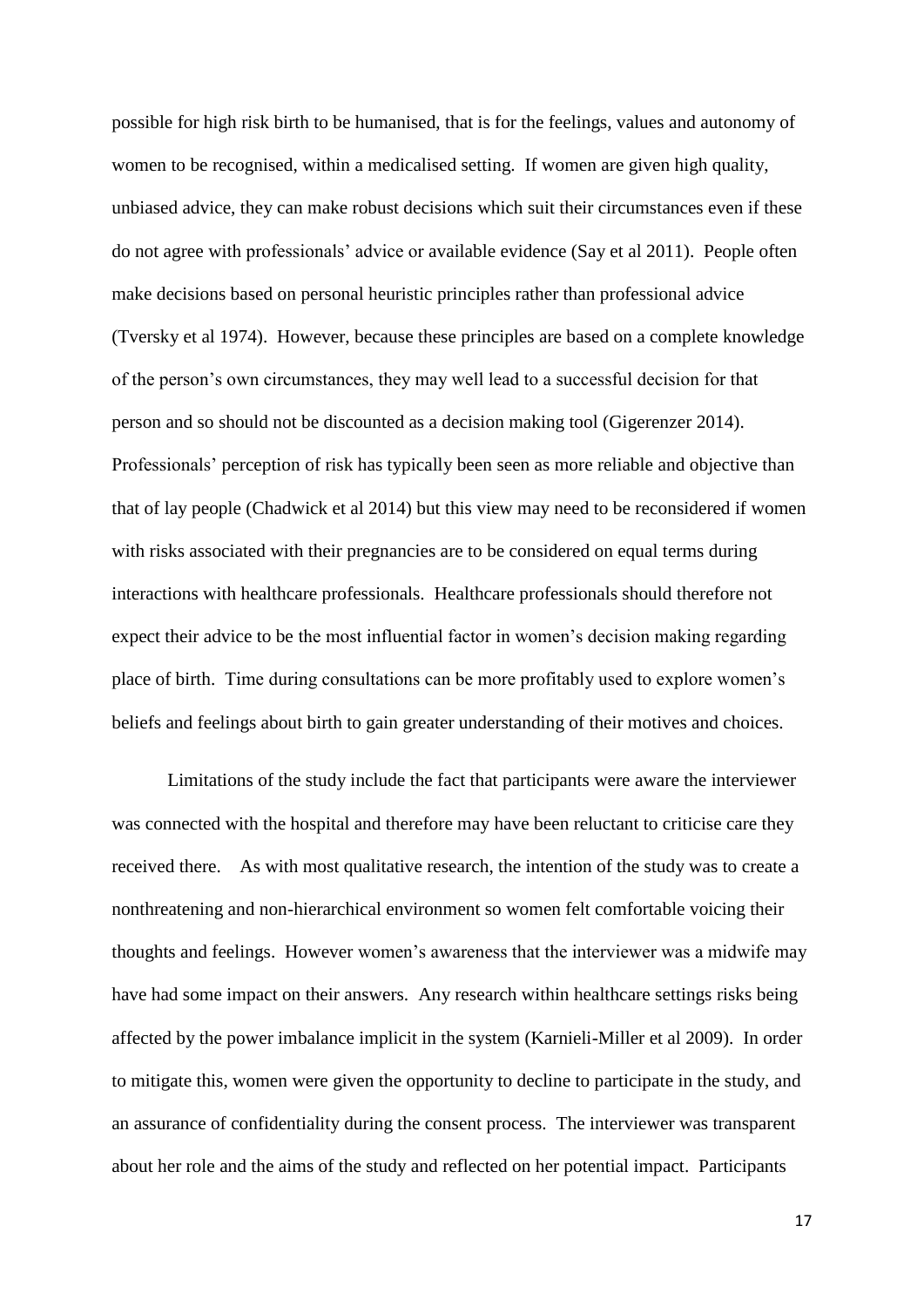did generally describe midwives in more positive terms which may have been the result of them knowing the interviewer was a midwife. In addition, the women all came from a single city and were cared for by the staff of one hospital. The majority were white European and living with partners. Further research is therefore needed to address how women from different backgrounds perceive interactions with midwives and obstetricians. This study looked exclusively at women with risks associated with their pregnancies so further research should also examine perceptions of interactions by women with low risk pregnancies to see if these differ.

Professionals working with women with risks associated with their pregnancies should remember women are positive about communication which acknowledges their concerns and which imparts unbiased advice. If women choose not to follow this advice, including that regarding place of birth, this should not be considered a barrier to communication. Rather, professionals need to work with women to ensure they receive safe care which is suited to their individual circumstances and respectful of their values. Future research should examine how healthcare professionals' perception of risk shapes their communication with pregnant women and how they interact with women who are not following recommended advice. It could also address how differences in the perception of birth between midwives and obstetricians arise.

In summary, this study extends understanding of how women with risks associated with their pregnancies perceive interactions with healthcare professionals. It shows there are similarities and differences in feelings and beliefs between women who plan to give birth in hospital and those who plan homebirths. Professionals working with women with risks associated with their pregnancies should consider these factors when interacting with these women.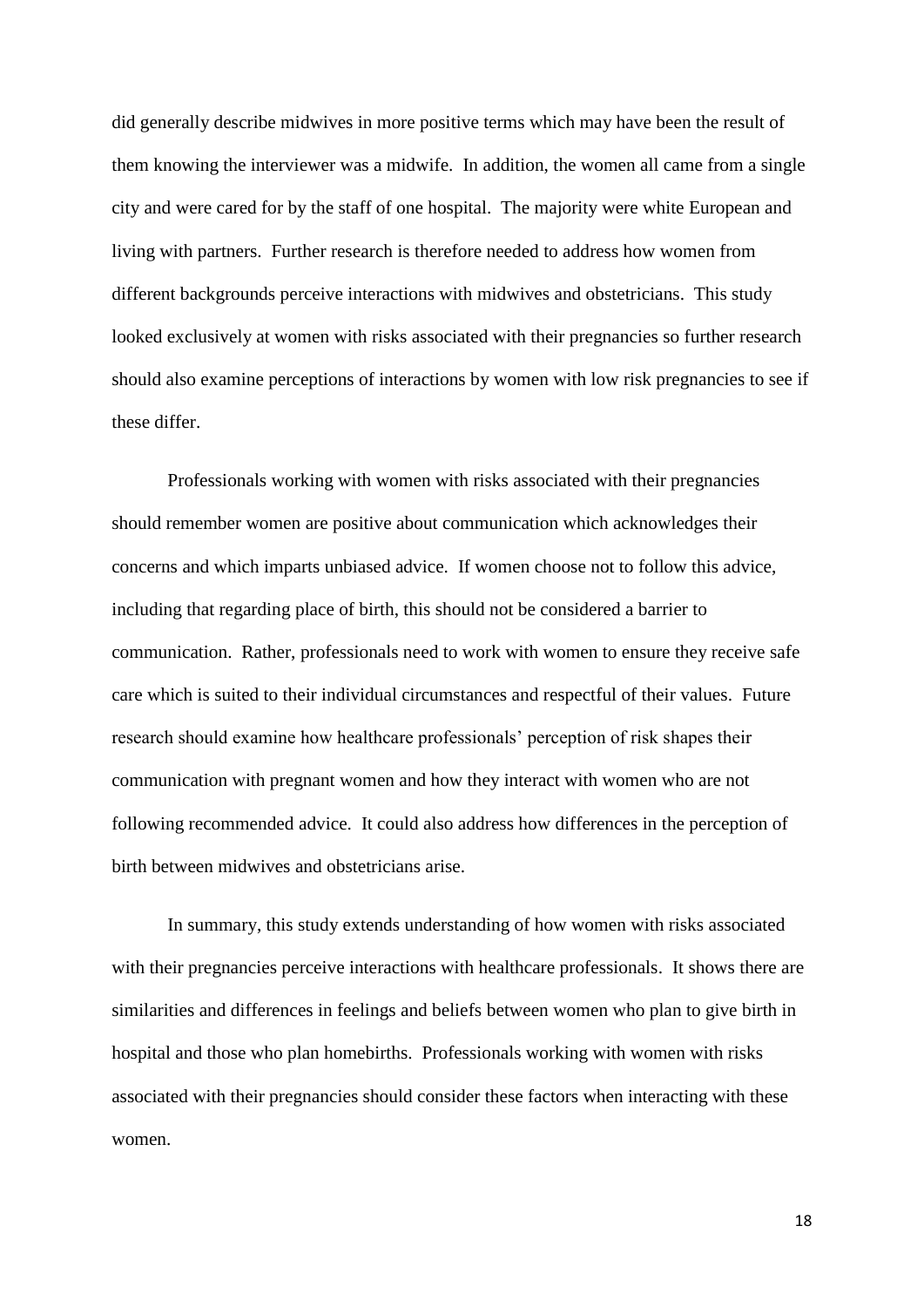#### **References**

Ashley, S., Weaver, J., 2012. Factors influencing multiparous women who choose a home birth – a literature review. British Journal of Midwifery 20, 646-652.

Behruzi, R., Hatem, M., Goulet, L., Fraser, W., Leduc, N., Misago, C., 2010. Humanized birth in high risk pregnancy: barriers and facilitating factors. Medicine Health Care and Philosophy 13, 49-58.

Berg, M., Dahlberg, K., 1998. A phenomenological study of women's experiences of complicated childbirth. Midwifery 14, 23-29.

Berg, M., Dahlberg, K., 2001. Swedish midwives' care of women who are at high obstetric risk or who have obstetric complications. Midwifery 17, 259-266.

Birthplace in England Collaborative Group (Brocklehurst, P., Hardy, P, Hollowell, J., Linsell, L., Macfarlane, A., Mccourt, C., et al) 2011. Perinatal and maternal outcomes by planned place of birth for healthy women with low risk pregnancies: the Birthplace in England national prospective cohort study. British Medical Journal 343:d7400.

Boyatzis, R., 1998. Transforming Qualitative Information: Thematic Analysis and Code Development. Thousand Oaks: Sage.

Browner, C., Press, N., 1996. The production of authoritative knowledge in American prenatal care. Medical Anthropology Quarterly 10, 141-156.

Burns, N., 1989. Standards for qualitative research. Nursing Science Quarterly 2, 44-52.

Cannella, D., Auerbach, A., Lobel, M., 2014. Predicting birth outcomes: Together, mother and health care provider know best. Journal of Psychosomatic Research 75, 299-304.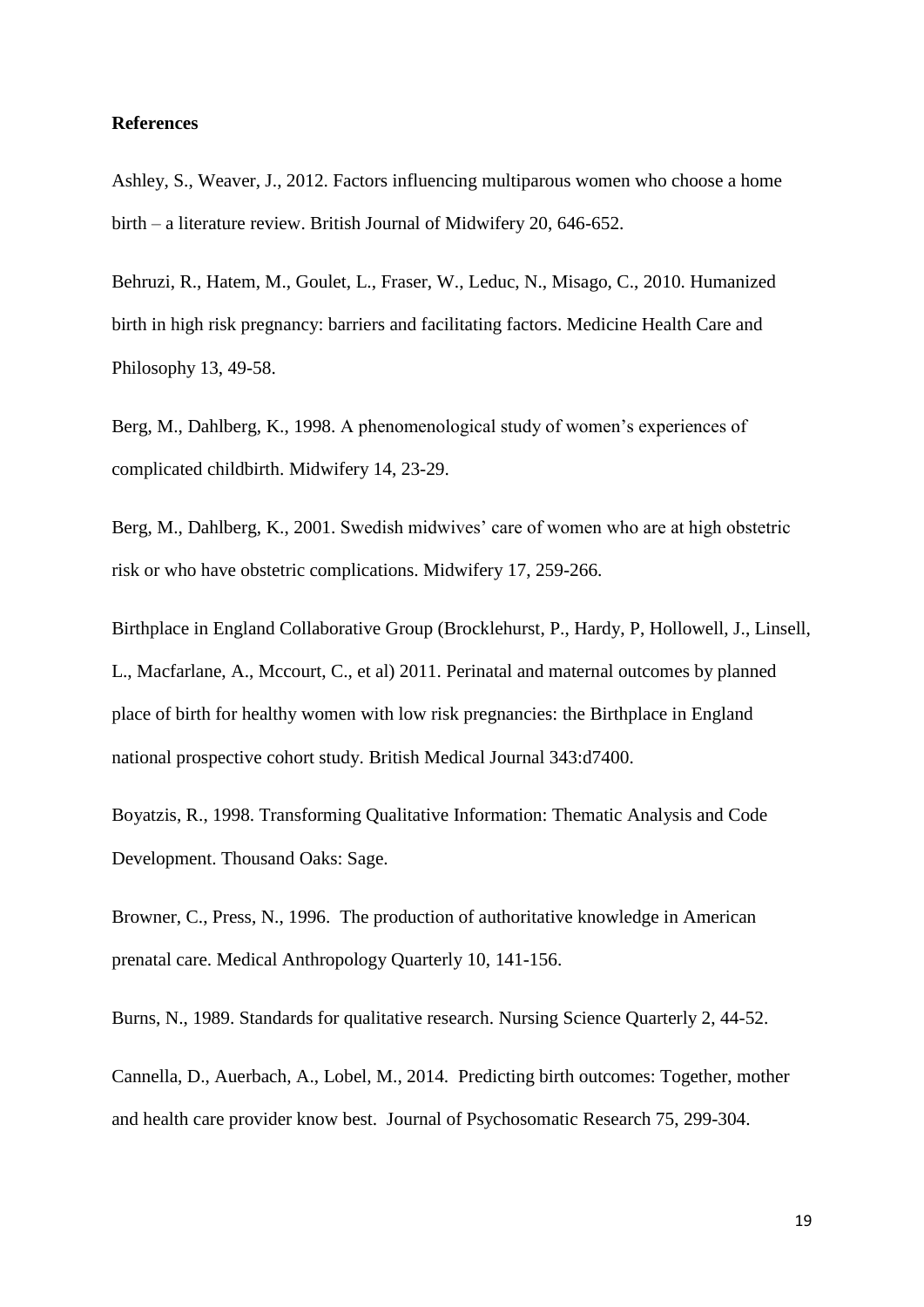Chadwick, R., Foster, D., 2014. Negotiating risky bodies: childbirth and constructions of risk. Midwifery 16, 68-83.

Cheyney, M., 2009. Narratives of risk: speaking across the hospital/homebirth divide. Anthropology News 50, 7-8.

Corbin, J., 1987. Women's perceptions and management of a pregnancy complicated by chronic illness. Health Care for Women International 8, 317-337.

Coxon, K., Sandall, J., Fulop, N., 2014. To what extent are women free to choose where to give birth? How discourses of risk, blame and responsibility influence birth place decisions. Health, Risk and Society 16, 51-67.

Goodall, K., McVittie, C., Magill M., 2009. Birth choice following primary caesarean section: mothers' perceptions of the influence of health professionals on decision making. Journal of Reproductive and Infant Psychology 27, 4-14.

Gigerenzer, G., 2014. Risk Savvy: How to Make Good Decisions. London: Allen Lane.

Green, J., Thorogood, N., 2014. Qualitative Methods for Health Research 3<sup>rd</sup> ed. London: Sage.

Greenhalgh, T., Clinch, M., Afsar, N., Choudhury, Y., Sudra, R., Campbell-Richards, E., et al, 2015. Socio-cultural influences on the behaviour of South Asian women with diabetes in pregnancy: qualitative study using a multi-level theoretical approach. BMC Medicine 13, 120. DOI 10.1186/s12916-015-0360-1

Grimes, A., Forster, D., Newton, M., 2014. Sources of information used to women during pregnancy to meet their information needs. Midwifery 30, 26-33.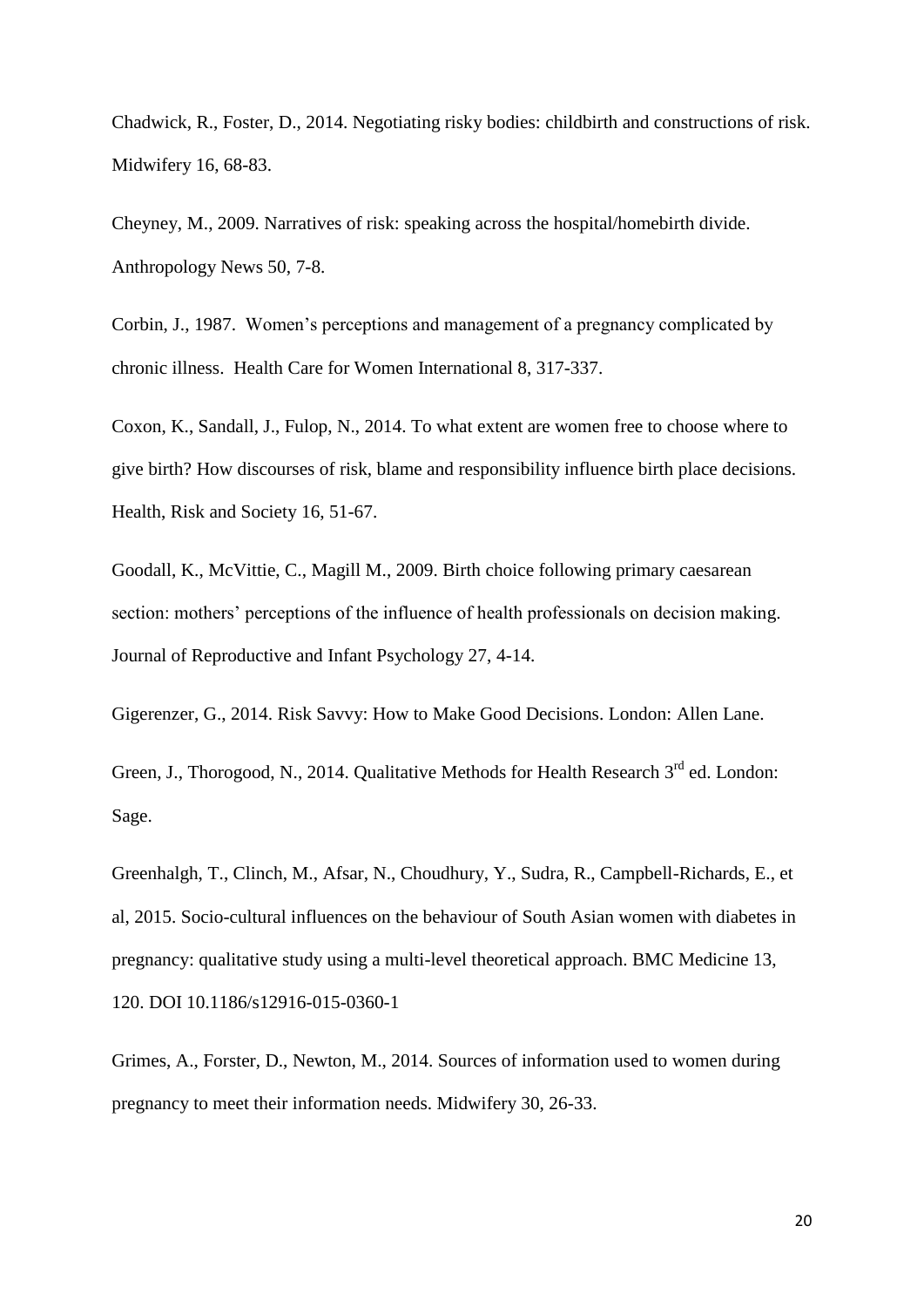Harrison, M., Kushner, K., Benzies, K., Rempel, G., Kimak, C., 2003. Women's satisfaction with their involvement in healthcare decisions during a high risk pregnancy. Birth 30, 109- 115.

Hollowell, J., Puddicombe, D., Rowe, R., Linsell, L., Hardy, P., Stewart, M., Redshaw, M., Newburn, M., McCourt, C., Sandall, J., MacFarlane, A., Silverton, L., Brocklehurst, P., 2011. The Birthplace national prospective cohort study: perinatal and maternal outcomes by planned place of birth. Birthplace in England research programme. Final report part 4. NIHR Service Delivery and Organisation programme.

Jackson, M., Dahlen, H., Schmied, V., 2012. Birthing outside the system: Perceptions of risk amongst Australian women who have freebirths and high risk homebirths. Midwifery 28, 561-567.

Karnieli-Miller, O., Strier, R., Pessach, L., 2009. Power Relations in Qualitative Research. Qualitative Health Research 19, 279-289.

Klein, M., Liston, R., Fraser, W., Baradaran, N., Hearps, S., Tomkinson, J., Kaczorowski, J., Brant, R., 2011. Attitudes of the new generation of Canadian obstetricians: how do they differ from their predecessors? Birth 38, 129-139.

Kruske, S., Young, K., Jenkinson, B., Catchlove, A., 2013. Maternity care providers' perceptions of women's autonomy and the law. BMC Pregnancy and Childbirth 13:84 doi:10.1186/1471-2393-13-84.

Lambert, C., Jomeen, J., McSherry, W., 2010. Reflexivity: a review of the literature in the context of midwifery research. British Journal of Midwifery 18, 321-326.

Levy, V., 1999. Maintaining equilibrium: a grounded theory study of the processes involved when women make informed choices during pregnancy. Midwifery 15, 109-119.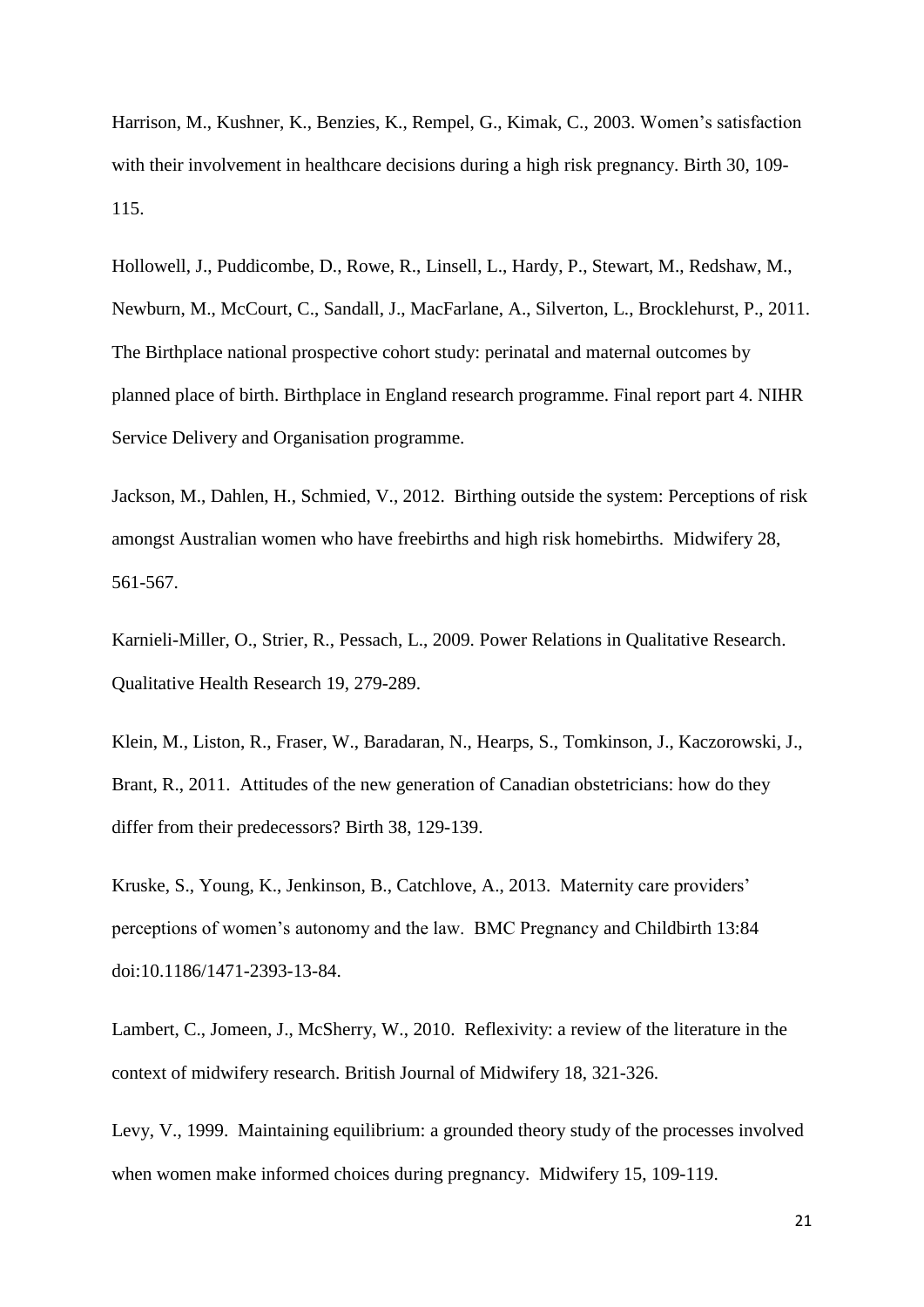Lupton, D., 1993. Risk as moral danger: the social and political functions of risk discourse in public health. International Journal of Health Services 23, 425-35.

Lupton, D., 1999. Risk. Abingdon: Routledge.

McCourt, C., Rance, S., Rayment, J., Sandall, J., 2011. Birthplace organisational case studies: How maternity care systems may affect the provision of care in different birth settings. Birthplace in England research programme. Final report part 6. NIHR Service Delivery and Organisation programme.

McKinstry, B., Colthart, I., Walker, J., 2006. Can doctors predict patients' satisfaction and enablement? A cross-sectional observational study. Family Practice 23, 240-245.

NICE, 2008. CG62 Antenatal Care: Routine Care for the Healthy Pregnant Woman. London: NICE.

NICE, 2014. CG190 Intrapartum Care for Healthy Women and Babies. London: NICE.

Pozzo, M., Brusati, V., Cetin, I., 2010. Clinical relationship and psychological experience of hospitalization in "high-risk" pregnancy. European Journal of Obstetrics Gynecology and Reproductive Biology 149, 136-142.

Regan, M., McElroy, K., 2013. Women's perceptions of childbirth risk and place of birth. Journal of Clinical Ethics 24, 239-252.

Say, R., Robson, S., Thomson, R., 2011. Helping pregnant women make better decisions: a systematic review of the benefits of patient decision aids in obstetrics. BMJ Open 1, e000261 doi:10.1136/bmjopen-2011-000261.

Seibold, C., Licqurish, S., Rolls, C., Hopkins, F., 2010. 'Lending the space': midwives' perceptions of birth space and clinical risk management. Midwifery 26, 526-531.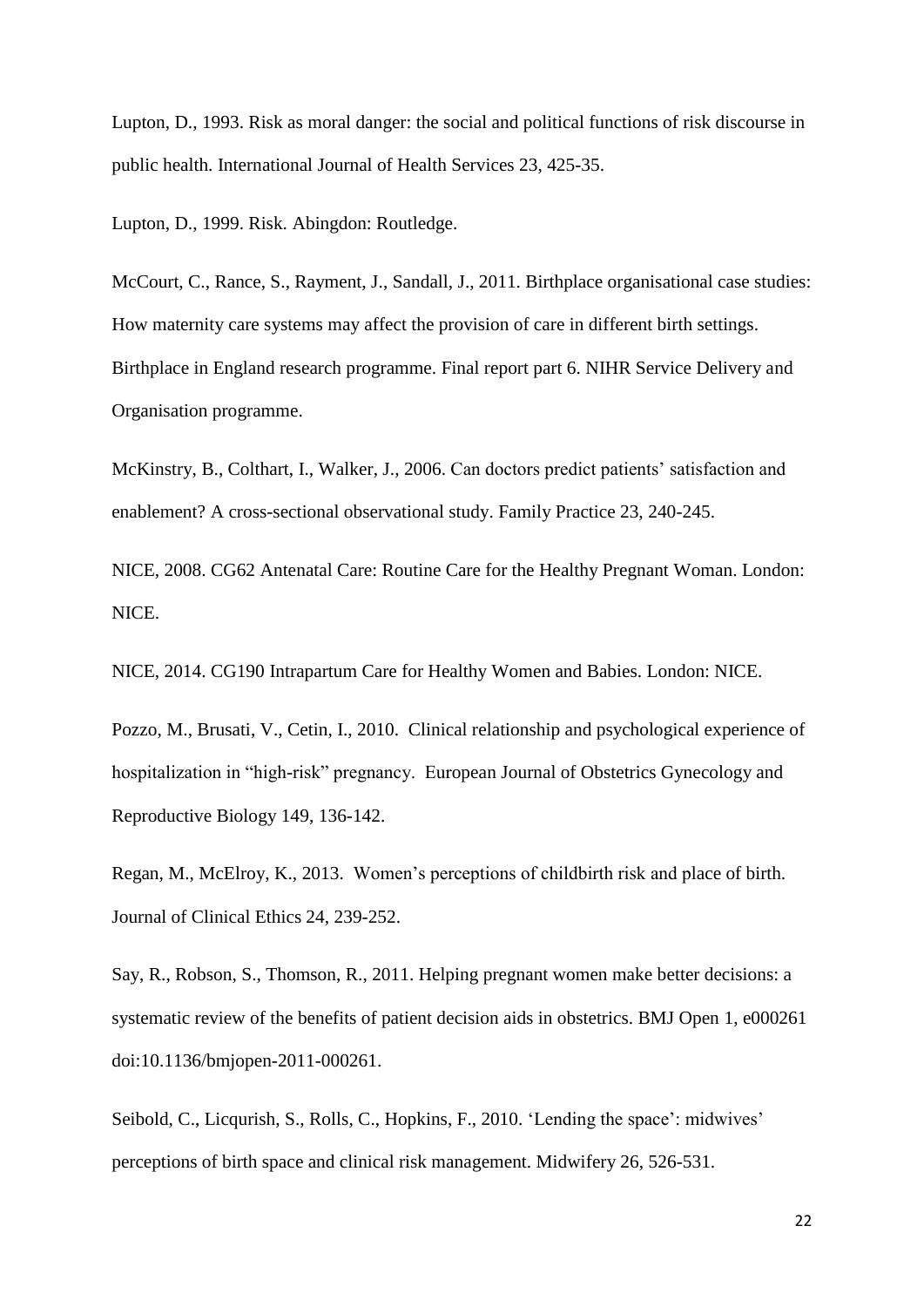Sjoblom, I., Idvall, E., Radestad, I., Lindgren, H., 2011. A provoking choice – Swedish women's experiences of reactions to their plans to give birth at home. Women Birth 25, e11 e18.

Tversky, A., Kahneman, D., 1974. Judgement under uncertainty: heuristics and biases. Science 185, 1124-1131.

Van de Vusse, L., 1999. Decision making in analyses of women's birth stories. Birth 26, 43- 50.

Van Dulmen, A., van Weert, J., 2001. Effects of gynaecological education in interpersonal communication skill. British Journal of Obstetrics and Gynaecology 108, 485–491.

Walsh, K., Newburn, M., 2002. Towards a social model of childbirth: part one. British Journal of Midwifery 10, 476-481.

Zandbelt, M., Smets, E., Oort, F., Godfried, M., de Haes, H., 2004. Satisfaction with the outpatient encounter. Journal of General Internal Medicine 19, 1088-1095.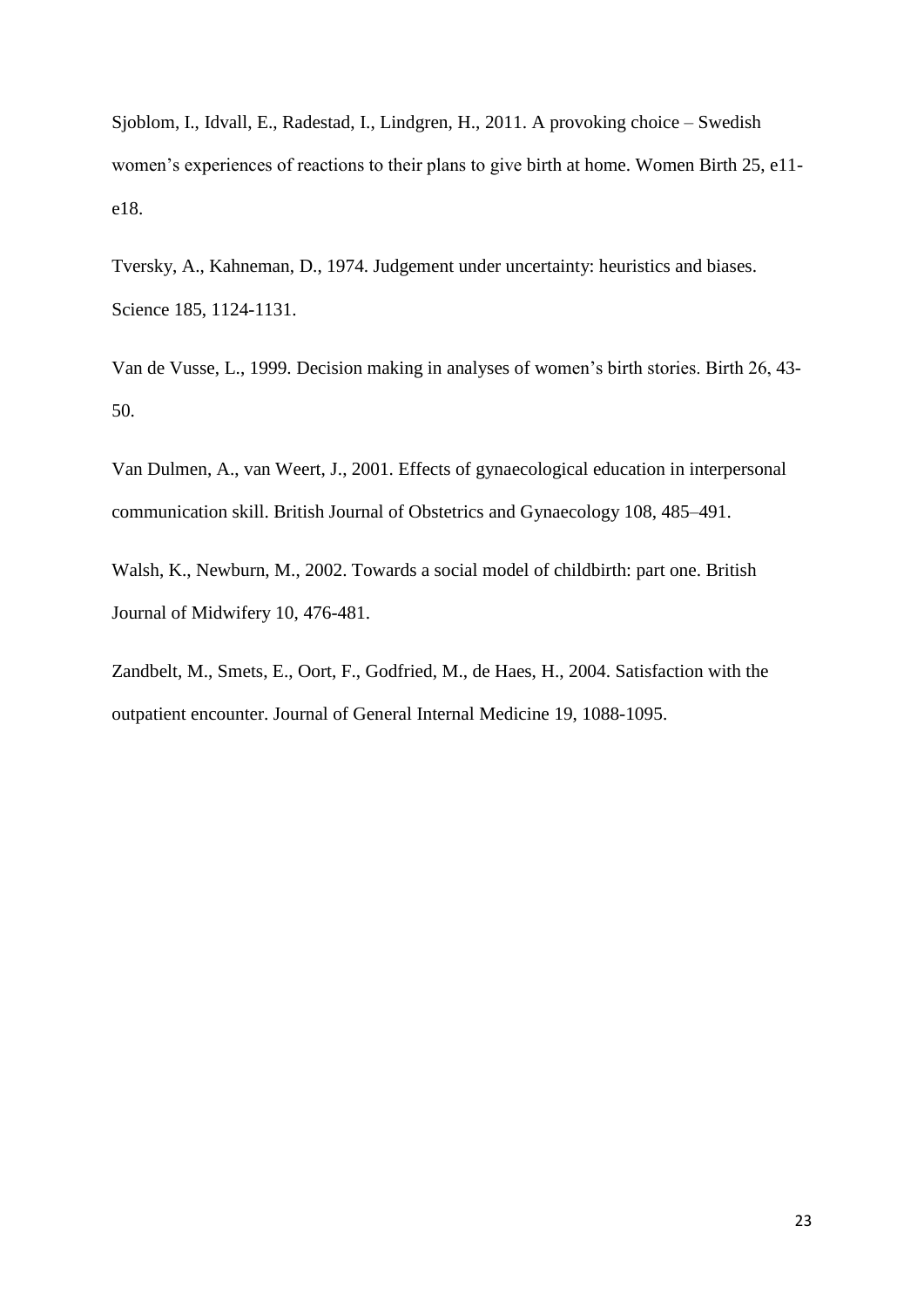| <b>Women's details</b>                            | <b>Planning homebirth</b><br>$n=13(%)$ | <b>Planning hospital birth</b><br>$n=13(%)$ |
|---------------------------------------------------|----------------------------------------|---------------------------------------------|
|                                                   |                                        |                                             |
| Diabetes (inc Type 1 & gestational)               | 2(15)                                  | 3(23)                                       |
| Previous caesarean section                        | 7(54)                                  | $6^{\degree}(46)$                           |
| Hypothyroidism                                    | 2(15)                                  | $1^a(8)$                                    |
| Von Willebrand's disease                          | 1(8)                                   | $\overline{a}$                              |
| Previous postpartum haemorrhage                   | 1(8)                                   |                                             |
| Twin pregnancy                                    | $\overline{a}$                         | 1(8)                                        |
| Osteoarthritis & hypermobility                    | $\overline{a}$                         | 1(8)                                        |
| syndrome                                          |                                        |                                             |
| Polycystic kidneys                                | $\overline{a}$                         | 1(8)                                        |
| Cardiac condition                                 | $\overline{a}$                         | 1(8)                                        |
| Parity (no of prev births)                        |                                        |                                             |
| $\mathbf 0$                                       | $\overline{a}$                         | 7(54)                                       |
| 1                                                 | 8(62)                                  | 6(46)                                       |
| 2                                                 | 2(15)                                  | $\overline{a}$                              |
| 3                                                 |                                        | $\overline{a}$                              |
| 4                                                 | 3(23)                                  |                                             |
| <b>Ethnicity</b>                                  |                                        |                                             |
| White European                                    | 11 (84)                                | 12 (92)                                     |
| Hispanic                                          | 1(8)                                   |                                             |
| Mixed                                             | 1(8)                                   | 1(8)                                        |
| <b>Marital status</b>                             |                                        |                                             |
| Married/living with partner                       | 13 (100)                               | 12 (92)                                     |
| Separated                                         |                                        | 1(8)                                        |
| <b>Education (highest qualification achieved)</b> |                                        |                                             |
| None                                              | 1(8)                                   | $\overline{\phantom{a}}$                    |
|                                                   |                                        |                                             |

**Table 1.** Women's obstetric and demographic details